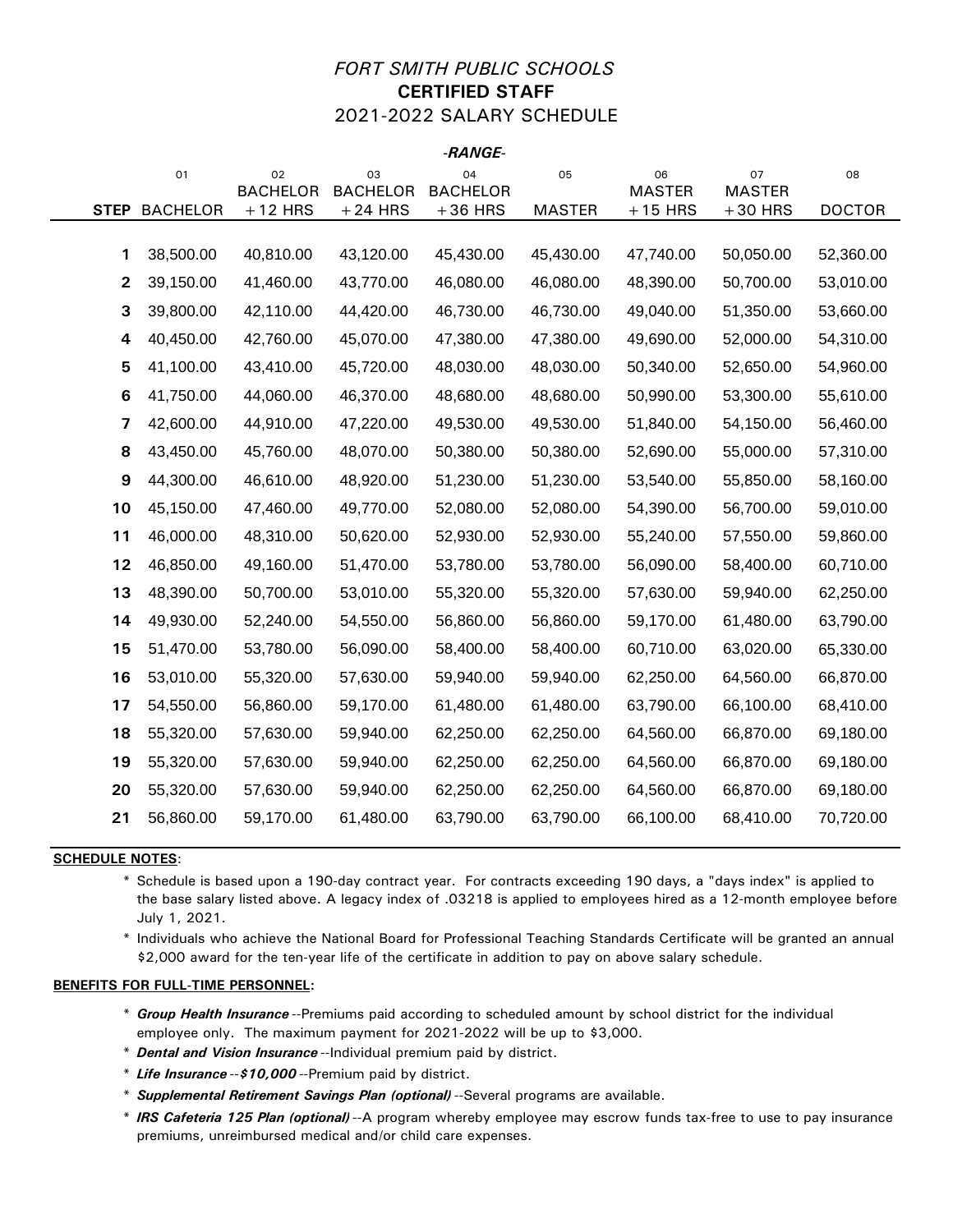## *FORT SMITH PUBLIC SCHOOLS* **BILINGUAL/ESL NON-CERTIFIED INSTRUCTION STAFF** 2021-2022 SALARY SCHEDULE

| -RANGE-     |                            |                            |                             |                             |                             |                             |
|-------------|----------------------------|----------------------------|-----------------------------|-----------------------------|-----------------------------|-----------------------------|
| <b>STEP</b> | 01<br>LEVEL 01<br>0 Points | 02<br>LEVEL 02<br>6 Points | 03<br>LEVEL 03<br>12 Points | 04<br>LEVEL 04<br>18 Points | 05<br>LEVEL 05<br>24 Points | 06<br>LEVEL 06<br>36 Points |
|             |                            |                            |                             |                             |                             |                             |
| 1           | 18,772.00                  | 19,147.00                  | 19,523.00                   | 19,898.00                   | 20,274.00                   | 21,025.00                   |
| $\mathbf 2$ | 19,053.00                  | 19,429.00                  | 19,804.00                   | 20,179.00                   | 20,555.00                   | 21,306.00                   |
| 3           | 19,334.00                  | 19,710.00                  | 20,085.00                   | 20,461.00                   | 20,836.00                   | 21,587.00                   |
| 4           | 19,617.00                  | 19,992.00                  | 20,368.00                   | 20,742.00                   | 21,119.00                   | 21,869.00                   |
| 5           | 19,898.00                  | 20,274.00                  | 20,649.00                   | 21,025.00                   | 21,400.00                   | 22,150.00                   |
| 6           | 20,179.00                  | 20,555.00                  | 20,930.00                   | 21,306.00                   | 21,681.00                   | 22,432.00                   |
| 7           | 20,461.00                  | 20,836.00                  | 21,212.00                   | 21,587.00                   | 21,963.00                   | 22,714.00                   |
| 8           | 20,742.00                  | 21,119.00                  | 21,493.00                   | 21,869.00                   | 22,244.00                   | 22,995.00                   |
| 9           | 21,025.00                  | 21,400.00                  | 21,776.00                   | 22,150.00                   | 22,527.00                   | 23,278.00                   |
| 10          | 21,306.00                  | 21,681.00                  | 22,057.00                   | 22,432.00                   | 22,808.00                   | 23,559.00                   |
| 11          | 21,587.00                  | 21,963.00                  | 22,338.00                   | 22,714.00                   | 23,089.00                   | 23,840.00                   |
| 12          | 21,587.00                  | 21,963.00                  | 22,338.00                   | 22,714.00                   | 23,089.00                   | 23,840.00                   |
| 13          | 21,587.00                  | 21,963.00                  | 22,338.00                   | 22,714.00                   | 23,089.00                   | 23,840.00                   |
| 14          | 21,587.00                  | 21,963.00                  | 22,338.00                   | 22,714.00                   | 23,089.00                   | 23,840.00                   |
| 15          | 21,587.00                  | 21,963.00                  | 22,338.00                   | 22,714.00                   | 23,089.00                   | 23,840.00                   |
| 16          | 21,587.00                  | 21,963.00                  | 22,338.00                   | 22,714.00                   | 23,089.00                   | 23,840.00                   |
| 17          | 21,587.00                  | 21,963.00                  | 22,338.00                   | 22,714.00                   | 23,089.00                   | 23,840.00                   |
| 18          | 21,587.00                  | 21,963.00                  | 22,338.00                   | 22,714.00                   | 23,089.00                   | 23,840.00                   |
| 19          | 21,587.00                  | 21,963.00                  | 22,338.00                   | 22,714.00                   | 23,089.00                   | 23,840.00                   |
| 20          | 21,587.00                  | 21,963.00                  | 22,338.00                   | 22,714.00                   | 23,089.00                   | 23,840.00                   |
| 21          | 21,587.00                  | 21,963.00                  | 22,338.00                   | 22,714.00                   | 23,089.00                   | 23,840.00                   |
|             |                            |                            |                             |                             |                             |                             |

#### **SCHEDULE NOTES**:

\* Schedule is based upon a 187-day contract year. The base workday is 7 hours.

\* Contract level is determined by points awarded for college hours and professional development credit.

\* No new employees will be placed on this salary schedule effective July 1, 2019.

- \* *Group Health Insurance* --Premiums paid according to scheduled amount by school district for the individual employee only. The maximum payment for 2021-2022 will be up to \$3,000.
- \* *Dental and Vision Insurance* --Individual premium paid by district.
- \* *Life Insurance* --*\$10,000 Policy* --Premium paid by district.
- \* *Supplemental Retirement Savings Plan (optional)* --Several programs are available.
- \* *IRS Cafeteria 125 Plan (optional)* --A program whereby employee may escrow funds tax-free to use to pay insurance premiums, unreimbursed medical and/or child care expenses.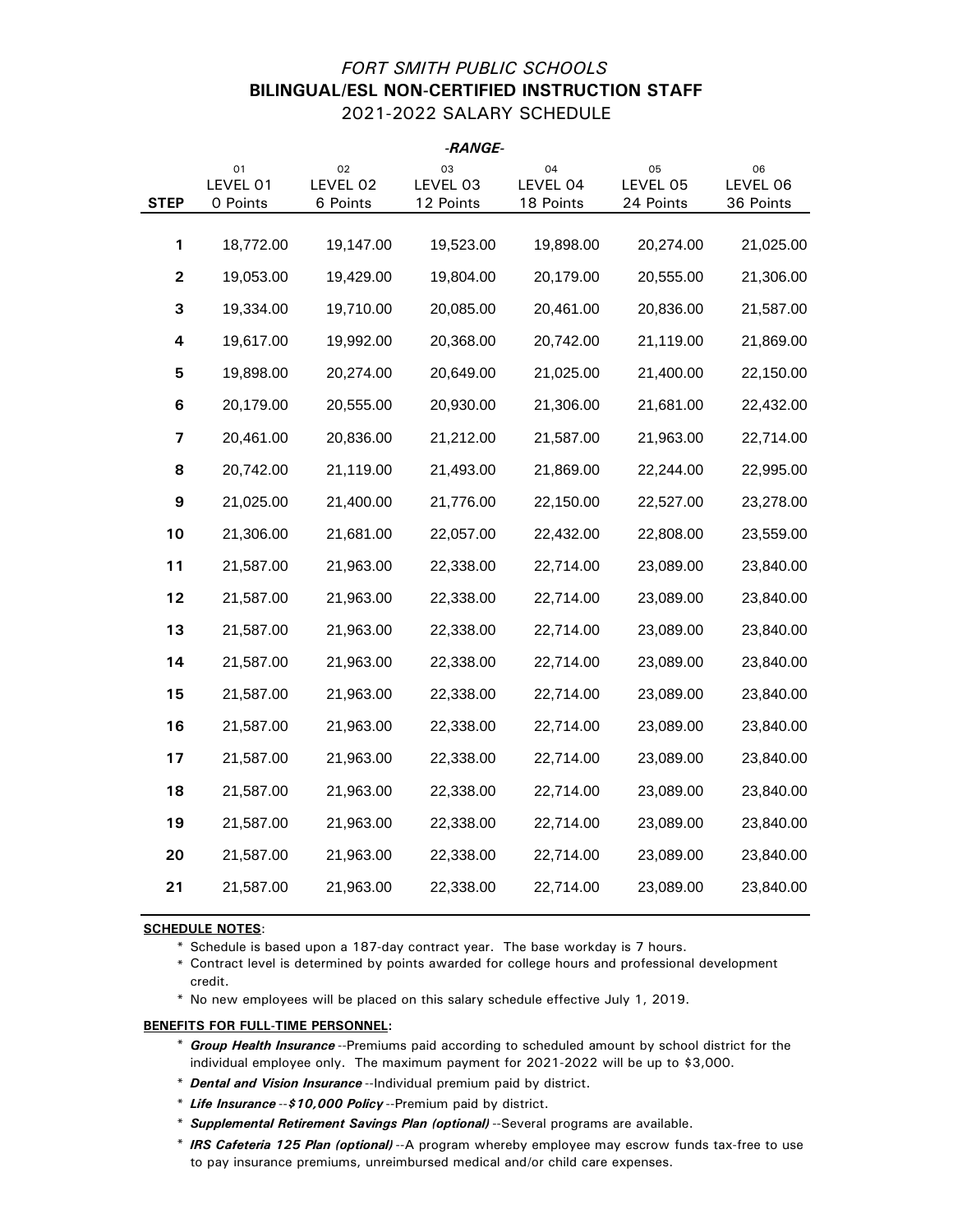## *FORT SMITH PUBLIC SCHOOLS* **PARENT PARAEDUCATOR STAFF** 2021-2022 SALARY SCHEDULE

|             |                            |                            | -RANGE-                     |                             |                             |                             |
|-------------|----------------------------|----------------------------|-----------------------------|-----------------------------|-----------------------------|-----------------------------|
| <b>STEP</b> | 01<br>LEVEL 01<br>0 Points | 02<br>LEVEL 02<br>6 Points | 03<br>LEVEL 03<br>12 Points | 04<br>LEVEL 04<br>18 Points | 05<br>LEVEL 05<br>24 Points | 06<br>LEVEL 06<br>36 Points |
|             |                            |                            |                             |                             |                             |                             |
| 1           | 22,668.00                  | 23,122.00                  | 23,575.00                   | 24,028.00                   | 24,482.00                   | 25,388.00                   |
| 2           | 23,122.00                  | 23,575.00                  | 24,028.00                   | 24,482.00                   | 24,935.00                   | 25,842.00                   |
| 3           | 23,575.00                  | 24,028.00                  | 24,482.00                   | 24,935.00                   | 25,388.00                   | 26,295.00                   |
| 4           | 24,028.00                  | 24,482.00                  | 24,935.00                   | 25,388.00                   | 25,842.00                   | 26,748.00                   |
| 5           | 24,482.00                  | 24,935.00                  | 25,388.00                   | 25,842.00                   | 26,295.00                   | 27,202.00                   |
| 6           | 24,935.00                  | 25,388.00                  | 25,842.00                   | 26,295.00                   | 26,748.00                   | 27,655.00                   |
| 7           | 25,388.00                  | 25,842.00                  | 26,295.00                   | 26,748.00                   | 27,202.00                   | 28,109.00                   |
| 8           | 25,842.00                  | 26,295.00                  | 26,748.00                   | 27,202.00                   | 27,655.00                   | 28,562.00                   |
| 9           | 26,295.00                  | 26,748.00                  | 27,202.00                   | 27,655.00                   | 28,109.00                   | 29,015.00                   |
| 10          | 26,748.00                  | 27,202.00                  | 27,655.00                   | 28,109.00                   | 28,562.00                   | 29,469.00                   |
| 11          | 27,655.00                  | 28,109.00                  | 28,562.00                   | 29,015.00                   | 29,469.00                   | 30,375.00                   |
| 12          | 28,109.00                  | 28,562.00                  | 29,015.00                   | 29,469.00                   | 29,922.00                   | 30,829.00                   |
| 13          | 28,109.00                  | 28,562.00                  | 29,015.00                   | 29,469.00                   | 29,922.00                   | 30,829.00                   |
| 14          | 28,109.00                  | 28,562.00                  | 29,015.00                   | 29,469.00                   | 29,922.00                   | 30,829.00                   |
| 15          | 28,109.00                  | 28,562.00                  | 29,015.00                   | 29,469.00                   | 29,922.00                   | 30,829.00                   |
| 16          | 28,109.00                  | 28,562.00                  | 29,015.00                   | 29,469.00                   | 29,922.00                   | 30,829.00                   |
| 17          | 28,109.00                  | 28,562.00                  | 29,015.00                   | 29,469.00                   | 29,922.00                   | 30,829.00                   |
| 18          | 28,109.00                  | 28,562.00                  | 29,015.00                   | 29,469.00                   | 29,922.00                   | 30,829.00                   |
| 19          | 28,109.00                  | 28,562.00                  | 29,015.00                   | 29,469.00                   | 29,922.00                   | 30,829.00                   |
| 20          | 28,109.00                  | 28,562.00                  | 29,015.00                   | 29,469.00                   | 29,922.00                   | 30,829.00                   |
| 21          | 28,109.00                  | 28,562.00                  | 29,015.00                   | 29,469.00                   | 29,922.00                   | 30,829.00                   |
|             |                            |                            |                             |                             |                             |                             |

#### **SCHEDULE NOTES**:

\* Schedule is based upon a 187-day contract year. The base workday is 7 hours.

\* Contract level is determined by points awarded for college hours and professional development credit.

\* No new employees will be placed on this salary schedule effective July 1, 2019.

- \* *Group Health Insurance* --Premiums paid according to scheduled amount by school district for the individual employee only. The maximum payment for 2021-2022 will be up to \$3,000.
- \* *Dental and Vision Insurance* --Individual premium paid by district.
- \* *Life Insurance* --*\$10,000 Policy* --Premium paid by district.
- \* *Supplemental Retirement Savings Plan (optional)* --Several programs are available.
- \* *IRS Cafeteria 125 Plan (optional)* --A program whereby employee may escrow funds tax-free to use to pay insurance premiums, unreimbursed medical and/or child care expenses.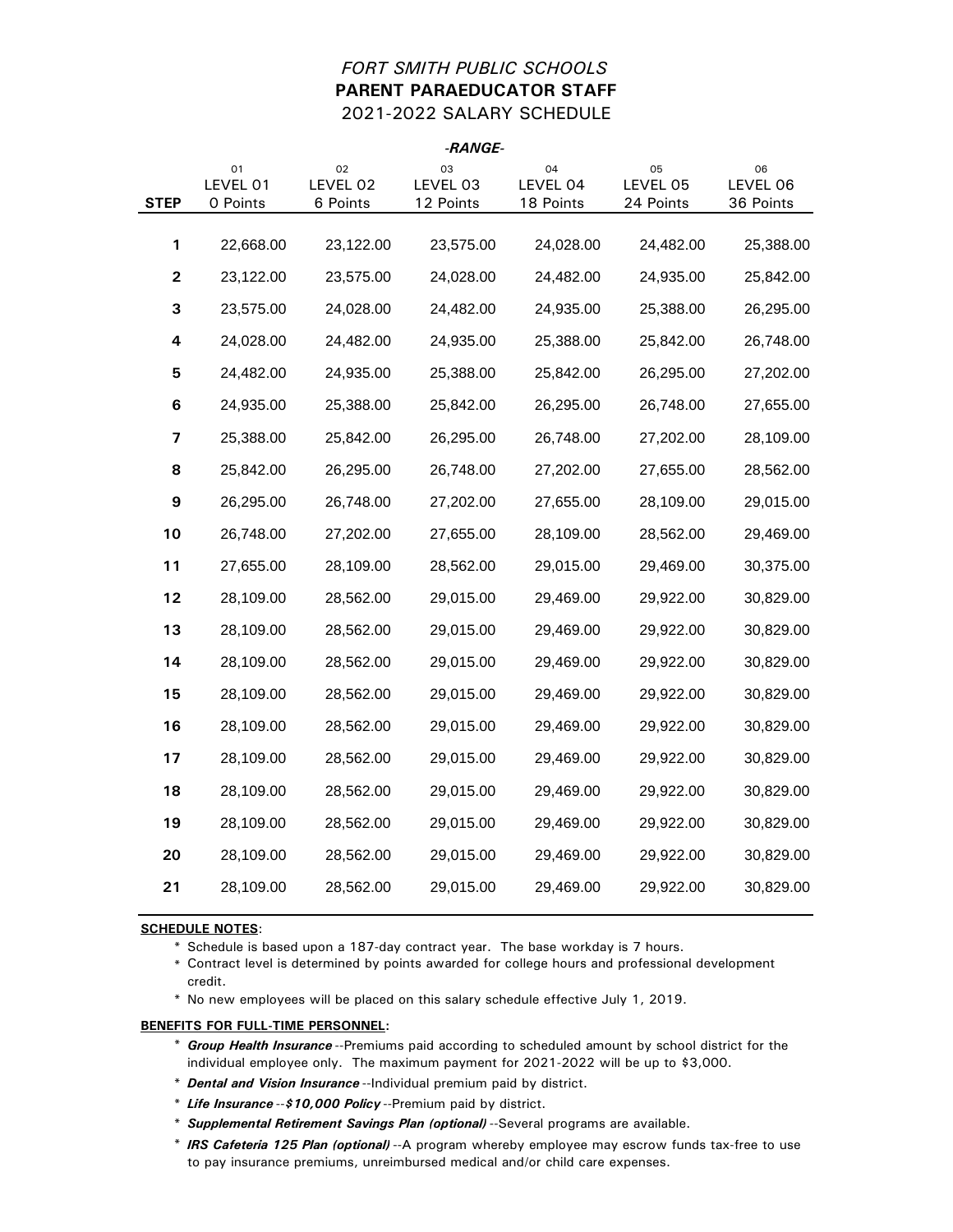## FORT SMITH PUBLIC SCHOOLS **PARAPROFESSIONAL STAFF** 2021-2022 SALARY SCHEDULE

|                         | -RANGE-                       |                            |                                    |  |
|-------------------------|-------------------------------|----------------------------|------------------------------------|--|
| <b>STEP</b>             | 01<br>LEVEL 01<br>Passed Test | 02<br>LEVEL 02<br>60 hours | 03<br>LEVEL 03<br><b>Bachelors</b> |  |
| $\mathbf{1}$            | 19,944.00                     | 20,040.00                  | 21,120.00                          |  |
| $\overline{\mathbf{c}}$ | 19,944.00                     | 20,160.00                  | 21,360.00                          |  |
| 3                       | 19,944.00                     | 20,400.00                  | 21,600.00                          |  |
| 4                       | 19,944.00                     | 20,640.00                  | 21,840.00                          |  |
| 5                       | 19,944.00                     | 20,880.00                  | 22,080.00                          |  |
| 6                       | 19,968.00                     | 21,120.00                  | 22,320.00                          |  |
| 7                       | 19,992.00                     | 21,192.00                  | 22,392.00                          |  |
| 8                       | 20,064.00                     | 21,264.00                  | 22,464.00                          |  |
| 9                       | 20,136.00                     | 21,336.00                  | 22,536.00                          |  |
| 10                      | 20,208.00                     | 21,408.00                  | 22,608.00                          |  |
| 11                      | 20,280.00                     | 21,480.00                  | 22,680.00                          |  |
| 12                      | 20,472.00                     | 21,672.00                  | 22,872.00                          |  |
| 13                      | 20,664.00                     | 21,864.00                  | 23,064.00                          |  |
| 14                      | 20,856.00                     | 22,056.00                  | 23,256.00                          |  |
| 15                      | 21,048.00                     | 22,248.00                  | 23,448.00                          |  |
| 16                      | 21,240.00                     | 22,440.00                  | 23,640.00                          |  |
| 17                      | 21,432.00                     | 22,632.00                  | 23,832.00                          |  |
| 18                      | 21,624.00                     | 22,824.00                  | 24,024.00                          |  |
| 19                      | 21,816.00                     | 23,016.00                  | 24,216.00                          |  |
| 20                      | 22,008.00                     | 23,208.00                  | 24,408.00                          |  |
| 21                      | 22,200.00                     | 23,400.00                  | 24,600.00                          |  |

### **SCHEDULE NOTES**:

\* Schedule is based upon a 190-day contract year. The base workday is 7 hours.

\* Contract level is determined by college hours credit.

\* For employees under contract prior to July 1, 2019, contract level is determined by points awarded for college hours and professional development credit.

- \* *Group Health Insurance* --Premiums paid according to scheduled amount by school district for the individual employee only. The maximum payment for 2021-2022 will be up to \$3,000.
- \* *Dental and Vision Insurance* --Individual premium paid by district.
- \* *Life Insurance* --*\$10,000 Policy* --Premium paid by district.
- \* *Supplemental Retirement Savings Plan (optional)* --Several programs are available.
- \* *IRS Cafeteria 125 Plan (optional)* --A program whereby employee may escrow funds tax-free to use to pay insurance premiums, unreimbursed medical and/or child care expenses.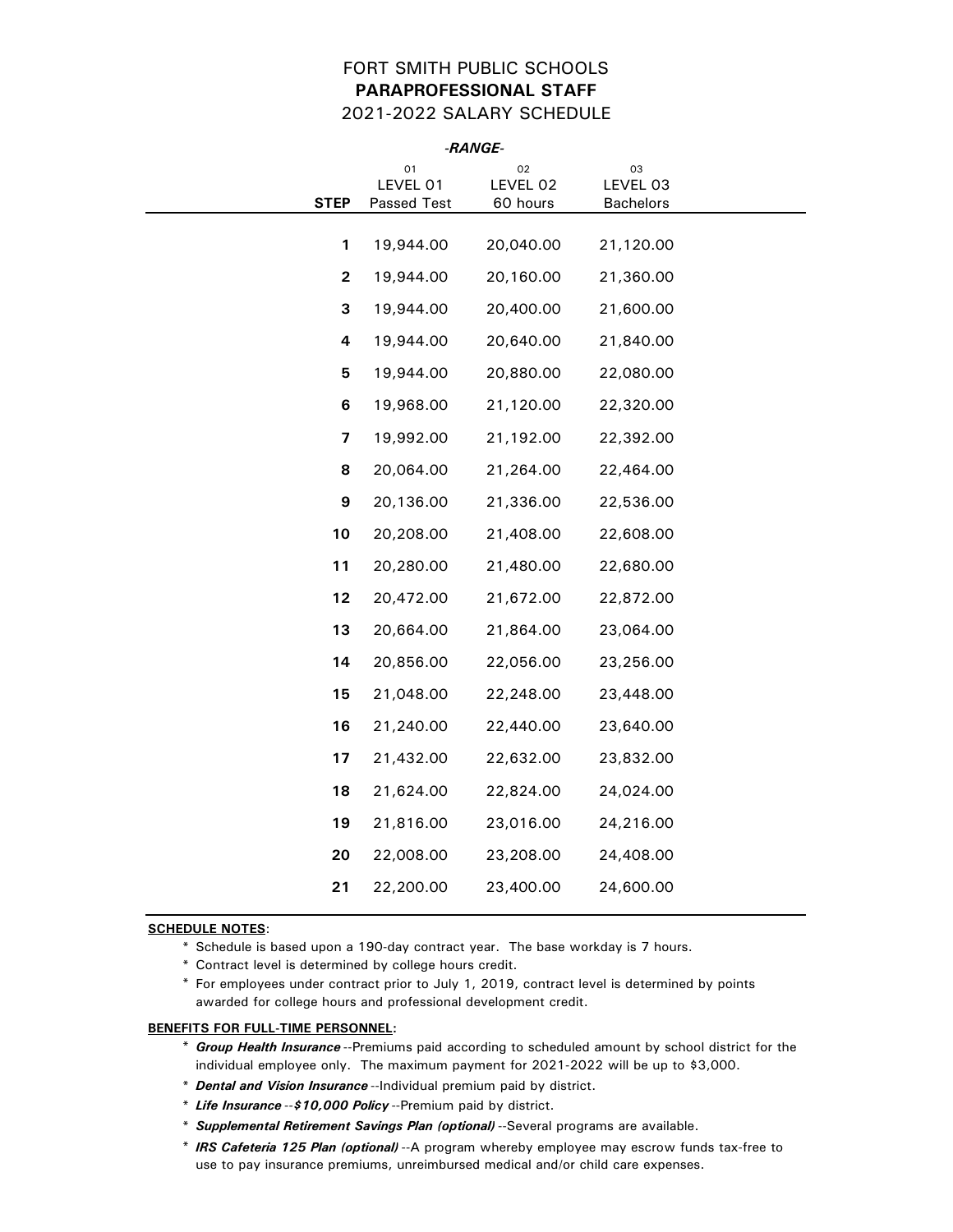## *FORT SMITH PUBLIC SCHOOLS* **CHILD NUTRITION STAFF** 2021-2022 SALARY SCHEDULE

*-RANGE-*

|                         |                |                  | -KANGE-    |           |            |
|-------------------------|----------------|------------------|------------|-----------|------------|
|                         | 01             | 02               | 03         | 04        | 05         |
|                         | FOOD PREP      | <b>FOOD PREP</b> | ELEMENTARY | SECONDARY | WAREHOUSE  |
| <b>STEP</b>             | <b>REGULAR</b> | <b>CERTIFIED</b> | MANAGER    | MANAGER   | 8 Hour Day |
| 1                       | 14,040.00      | 16,200.00        | 18,240.00  | 21,240.00 | 23,850.00  |
| $\overline{\mathbf{2}}$ | 14,280.00      | 16,224.00        | 18,480.00  | 21,480.00 | 24,516.00  |
| 3                       | 14,520.00      | 16,248.00        | 18,720.00  | 21,720.00 | 25,182.00  |
| 4                       | 14,760.00      | 16,272.00        | 18,960.00  | 21,960.00 | 25,848.00  |
| 5                       | 15,000.00      | 16,296.00        | 19,200.00  | 22,200.00 | 26,514.00  |
| 6                       | 15,120.00      | 16,320.00        | 19,320.00  | 22,320.00 | 27,180.00  |
| 7                       | 15,240.00      | 16,440.00        | 19,440.00  | 22,440.00 | 27,846.00  |
| 8                       | 15,360.00      | 16,560.00        | 19,560.00  | 22,560.00 | 28,512.00  |
| 9                       | 15,480.00      | 16,680.00        | 19,680.00  | 22,680.00 | 29,178.00  |
| 10                      | 15,600.00      | 16,800.00        | 19,800.00  | 22,800.00 | 29,844.00  |
| 11                      | 15,720.00      | 16,920.00        | 19,920.00  | 22,920.00 | 30,510.00  |
| 12                      | 15,840.00      | 17,040.00        | 20,040.00  | 23,040.00 | 31,176.00  |
| 13                      | 15,960.00      | 17,160.00        | 20,160.00  | 23,160.00 | 31,842.00  |
| 14                      | 16,080.00      | 17,280.00        | 20,280.00  | 23,280.00 | 31,950.00  |
| 15                      | 16,200.00      | 17,400.00        | 20,400.00  | 23,400.00 | 32,058.00  |
| 16                      | 16,320.00      | 17,520.00        | 20,520.00  | 23,520.00 | 32,166.00  |
| 17                      | 16,440.00      | 17,640.00        | 20,640.00  | 23,640.00 | 32,274.00  |
| 18                      | 16,560.00      | 17,760.00        | 20,760.00  | 23,760.00 | 32,382.00  |
| 19                      | 16,680.00      | 17,880.00        | 20,880.00  | 23,880.00 | 32,490.00  |
| 20                      | 16,800.00      | 18,000.00        | 21,000.00  | 24,000.00 | 32,598.00  |
| 21                      | 16,920.00      | 18,120.00        | 21,120.00  | 24,120.00 | 32,706.00  |

#### **SCHEDULE NOTES**:

- \* Schedule is based upon a 180 day contract year. The base workday is 6 hours.
- \* Warehouse base workday is 8 hours. For contracts exceeding 180 days, a "days index" is applied to the base salary listed above.
- \* Child Nutrition certification required for Managers.

- \* *Group Health Insurance* --Premiums paid according to scheduled amount by school district for the individual employee only. The maximum payment for 2021-2022 will be up to \$3,000.
- \* *Dental and Vision Insurance* --Individual premium paid by district.
- \* *Life Insurance* --*\$10,000 Policy* --Premium paid by district.
- \* *Supplemental Retirement Savings Plan (optional)* --Several programs are available.
- \* *IRS Cafeteria 125 Plan (optional)* --A program whereby employee may escrow funds tax-free to use to pay insurance premiums, unreimbursed medical and/or child care expenses.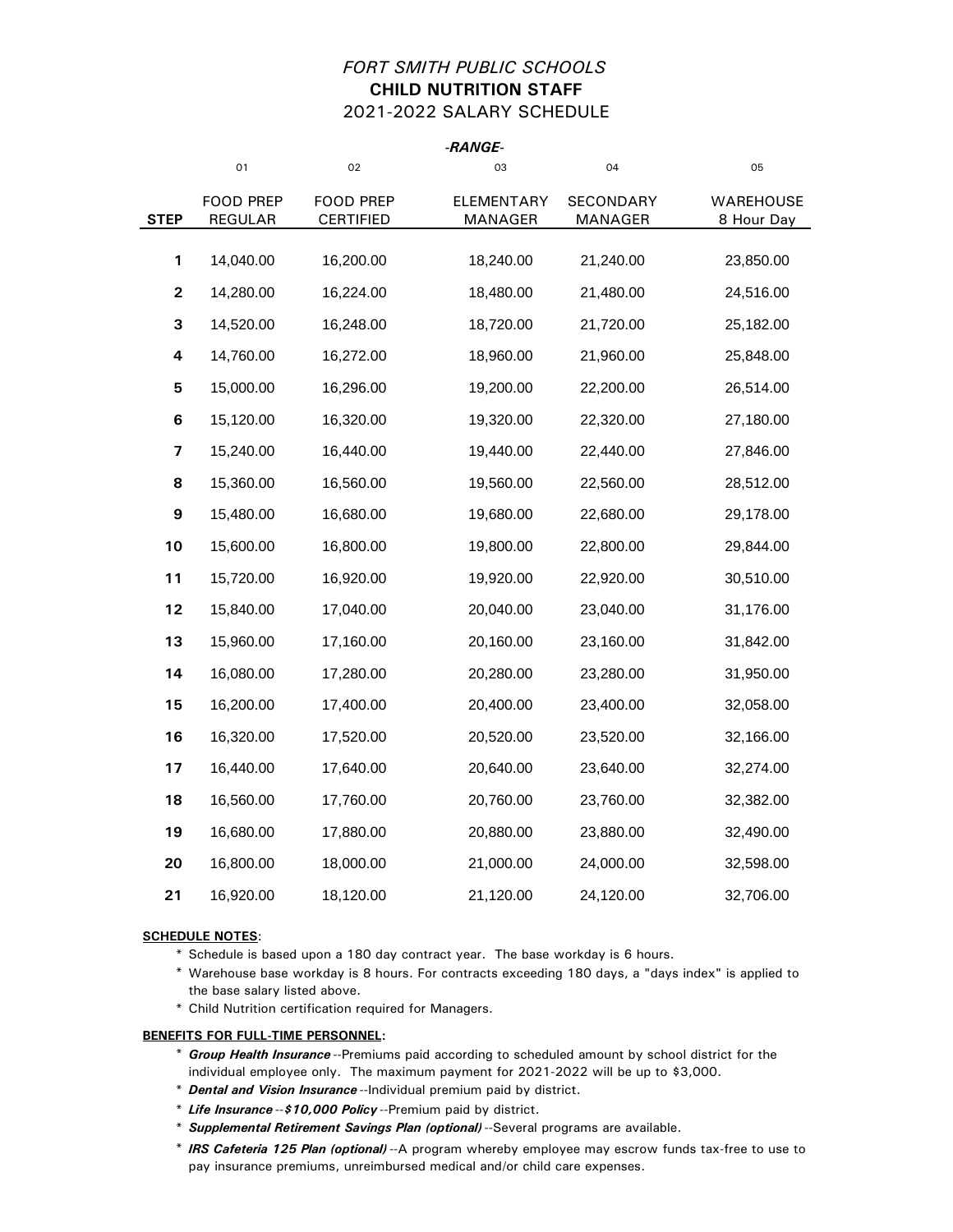## *FORT SMITH PUBLIC SCHOOLS* **OFFICE ADMINISTRATIVE ASSISTANT (OAA) STAFF** 2021-2022 SALARY SCHEDULE

|                |                           |                  | -RANGE-         |                             |                                         |
|----------------|---------------------------|------------------|-----------------|-----------------------------|-----------------------------------------|
| <b>STEP</b>    | 01<br>ELEMENTARY<br>MEDIA | 02<br>ELEMENTARY | 03<br>SECONDARY | 04<br><b>ADMINISTRATION</b> | 05<br><b>ADMINISTRATION</b><br>12-Month |
|                |                           |                  |                 |                             |                                         |
| 1              | 19,944.00                 | 22,800.00        | 22,800.00       | 22,800.00                   | 22,800.00                               |
| $\overline{2}$ | 20,424.00                 | 23,400.00        | 23,400.00       | 23,400.00                   | 23,400.00                               |
| 3              | 20,904.00                 | 24,000.00        | 24,000.00       | 24,000.00                   | 24,000.00                               |
| 4              | 21,384.00                 | 24,720.00        | 24,720.00       | 24,720.00                   | 24,720.00                               |
| 5              | 21,864.00                 | 25,440.00        | 25,440.00       | 25,440.00                   | 25,440.00                               |
| 6              | 22,344.00                 | 26,160.00        | 26,160.00       | 26,160.00                   | 26,160.00                               |
| 7              | 22,824.00                 | 26,880.00        | 26,880.00       | 26,880.00                   | 26,880.00                               |
| 8              | 23,304.00                 | 27,600.00        | 27,600.00       | 27,600.00                   | 27,600.00                               |
| 9              | 23,784.00                 | 28,320.00        | 28,320.00       | 28,320.00                   | 28,320.00                               |
| 10             | 24,264.00                 | 29,040.00        | 29,040.00       | 29,040.00                   | 29,040.00                               |
| 11             | 24,384.00                 | 29,160.00        | 29,160.00       | 29,160.00                   | 29,160.00                               |
| 12             | 24,504.00                 | 29,280.00        | 29,280.00       | 29,280.00                   | 29,280.00                               |
| 13             | 24,624.00                 | 29,400.00        | 29,400.00       | 29,400.00                   | 29,400.00                               |
| 14             | 24,744.00                 | 29,520.00        | 29,520.00       | 29,520.00                   | 29,520.00                               |
| 15             | 24,864.00                 | 29,640.00        | 29,640.00       | 29,640.00                   | 29,640.00                               |
| 16             | 24,984.00                 | 29,760.00        | 29,760.00       | 29,760.00                   | 29,760.00                               |
| 17             | 25,104.00                 | 29,880.00        | 29,880.00       | 29,880.00                   | 29,880.00                               |
| 18             | 25,224.00                 | 30,000.00        | 30,000.00       | 30,000.00                   | 30,000.00                               |
| 19             | 25,344.00                 | 30,120.00        | 30,120.00       | 30,120.00                   | 30,120.00                               |
| 20             | 25,464.00                 | 30,360.00        | 30,360.00       | 30,360.00                   | 30,360.00                               |
| 21             | 25,584.00                 | 30,600.00        | 30,600.00       | 30,600.00                   | 30,600.00                               |
|                |                           |                  |                 |                             |                                         |

**SCHEDULE NOTES**:

\* Schedule is based upon a 190-day contract year. For contracts exceeding 190 days, a "days index" is applied to the base salary listed above. A legacy index of .0225 applies to 12-month employees.

\* Salary step is determined by length of service; salary range is determined by assignment/position.

\* Contract and daily length is determined by assignment/position.

\* Participation in the Professional Standards Program (PSP) of the Fort Smith Association of Educational Office Professionals (optional). PSP allows personnel above to qualify for salary indices of .05, .10, .15 or .17 above base contract.

- \* *Group Health Insurance* --Premiums paid according to scheduled amount by school district for the individual employee only. The maximum payment for 2021-2022 will be up to \$3,000.
- \* *Dental and Vision Insurance* --Individual premium paid by district.
- \* *Life Insurance* --*\$10,000 Policy* --Premium paid by district.
- \* *Supplemental Retirement Savings Plan (optional)* --Several programs are available.
- \* *IRS Cafeteria 125 Plan (optional)* --A program whereby employee may escrow funds tax-free to use to pay insurance premiums, unreimbursed medical and/or child care expenses.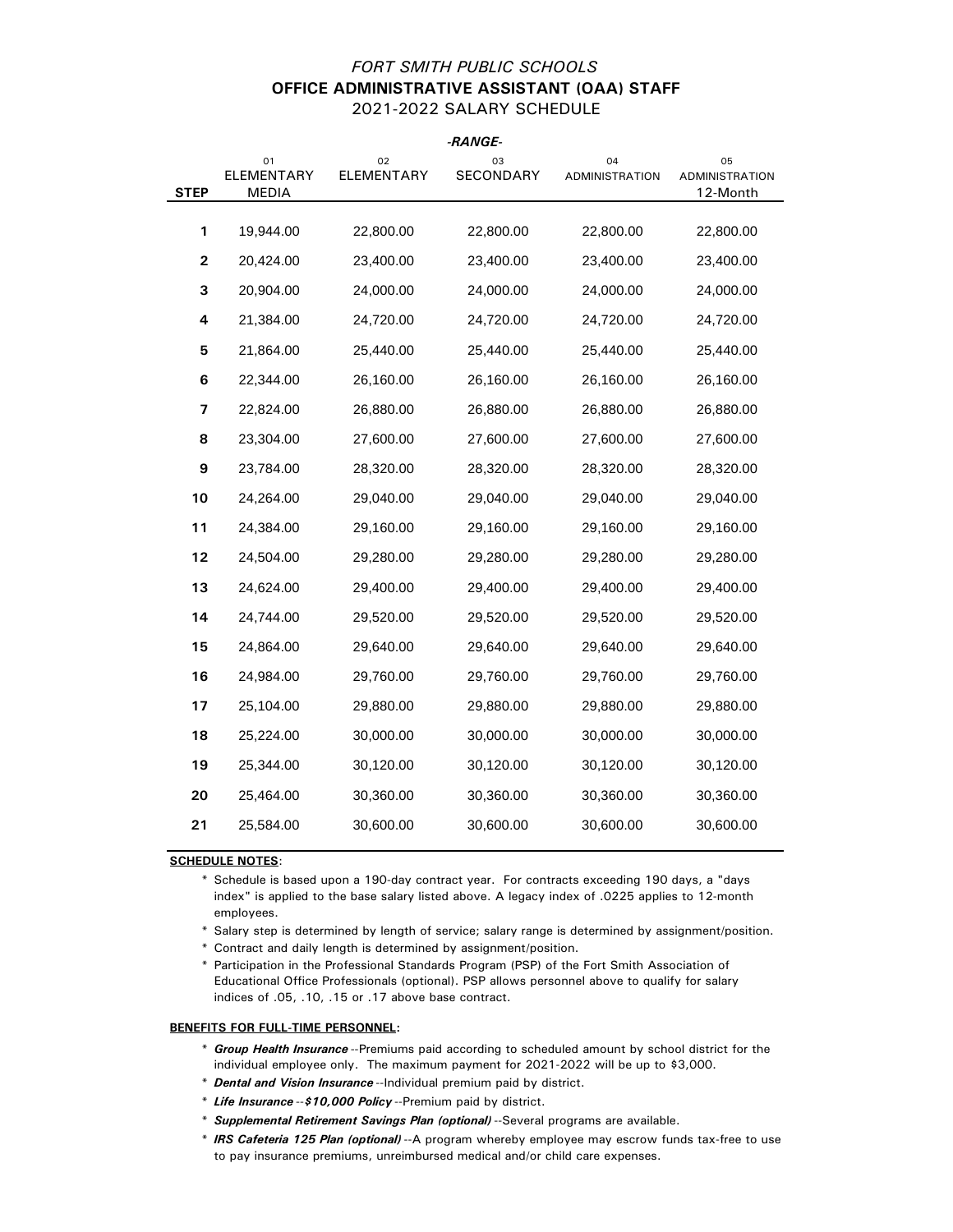## *FORT SMITH PUBLIC SCHOOLS* **TRANSPORTATION STAFF - BUS DRIVER & BUS AIDE** 2021-2022 SALARY SCHEDULE

|                         |                                                  |                                                    | -RANGE-                                                    |                                                       |                                                         |                                                          |
|-------------------------|--------------------------------------------------|----------------------------------------------------|------------------------------------------------------------|-------------------------------------------------------|---------------------------------------------------------|----------------------------------------------------------|
| <b>STEP</b>             | 01<br><b>BUS DRIVER</b><br>SHORT<br><b>ROUTE</b> | 02<br><b>BUS DRIVER</b><br>REGULAR<br><b>ROUTE</b> | 03<br><b>BUS DRIVER</b><br><b>EXTENDED</b><br><b>ROUTE</b> | 04<br><b>BUS AIDE</b><br><b>SHORT</b><br><b>ROUTE</b> | 05<br><b>BUS AIDE</b><br><b>REGULAR</b><br><b>ROUTE</b> | 06<br><b>BUS AIDE</b><br><b>EXTENDED</b><br><b>ROUTE</b> |
|                         |                                                  |                                                    |                                                            |                                                       |                                                         |                                                          |
| 1                       | 11,520.00                                        | 12,720.00                                          | 13,920.00                                                  | 9,528.00                                              | 10,728.00                                               | 12,024.00                                                |
| $\mathbf 2$             | 11,640.00                                        | 12,840.00                                          | 14,040.00                                                  | 9,576.00                                              | 10,776.00                                               | 12,048.00                                                |
| 3                       | 11,760.00                                        | 12,960.00                                          | 14,160.00                                                  | 9,624.00                                              | 10,824.00                                               | 12,072.00                                                |
| 4                       | 11,880.00                                        | 13,080.00                                          | 14,280.00                                                  | 9,672.00                                              | 10,872.00                                               | 12,096.00                                                |
| 5                       | 12,000.00                                        | 13,200.00                                          | 14,400.00                                                  | 9,720.00                                              | 10,920.00                                               | 12,120.00                                                |
| 6                       | 12,120.00                                        | 13,320.00                                          | 14,520.00                                                  | 9,768.00                                              | 10,968.00                                               | 12,168.00                                                |
| $\overline{\mathbf{z}}$ | 12,240.00                                        | 13,440.00                                          | 14,640.00                                                  | 9,816.00                                              | 11,016.00                                               | 12,216.00                                                |
| 8                       | 12,360.00                                        | 13,560.00                                          | 14,760.00                                                  | 9,864.00                                              | 11,064.00                                               | 12,264.00                                                |
| 9                       | 12,480.00                                        | 13,680.00                                          | 14,880.00                                                  | 9,912.00                                              | 11,112.00                                               | 12,312.00                                                |
| 10                      | 12,600.00                                        | 13,800.00                                          | 15,000.00                                                  | 9,960.00                                              | 11,160.00                                               | 12,360.00                                                |
| 11                      | 12,720.00                                        | 13,920.00                                          | 15,120.00                                                  | 10,008.00                                             | 11,208.00                                               | 12,408.00                                                |
| 12                      | 12,768.00                                        | 13,968.00                                          | 15,168.00                                                  | 10,056.00                                             | 11,256.00                                               | 12,456.00                                                |
| 13                      | 12,816.00                                        | 14,016.00                                          | 15,216.00                                                  | 10,104.00                                             | 11,304.00                                               | 12,504.00                                                |
| 14                      | 12,864.00                                        | 14,064.00                                          | 15,264.00                                                  | 10,152.00                                             | 11,352.00                                               | 12,552.00                                                |
| 15                      | 12,912.00                                        | 14,112.00                                          | 15,312.00                                                  | 10,200.00                                             | 11,400.00                                               | 12,600.00                                                |
| 16                      | 12,960.00                                        | 14,160.00                                          | 15,360.00                                                  | 10,248.00                                             | 11,448.00                                               | 12,648.00                                                |
| 17                      | 13,008.00                                        | 14,208.00                                          | 15,408.00                                                  | 10,296.00                                             | 11,496.00                                               | 12,696.00                                                |
| 18                      | 13,056.00                                        | 14,256.00                                          | 15,456.00                                                  | 10,344.00                                             | 11,544.00                                               | 12,744.00                                                |
| 19                      | 13,104.00                                        | 14,304.00                                          | 15,504.00                                                  | 10,392.00                                             | 11,592.00                                               | 12,792.00                                                |
| 20                      | 13,152.00                                        | 14,352.00                                          | 15,552.00                                                  | 10,440.00                                             | 11,640.00                                               | 12,840.00                                                |
| 21                      | 13,200.00                                        | 14,400.00                                          | 15,600.00                                                  | 10,488.00                                             | 11,688.00                                               | 12,888.00                                                |
|                         |                                                  |                                                    |                                                            |                                                       |                                                         |                                                          |

## **SCHEDULE NOTES**:

- \* Schedule is based upon a 178-day contract year.
- \* Bus Aides with a CDL received a fixed amount index of \$600 per contract year.
- \* Activity Trips pay is paid at the flat rate of \$15 per hour.
- \* Scheduled shuttles are paid at a flat rate of \$45 per shuttle.
- \* All bus routes listed above qualify the bus driver under contract as a full-time school bus driver, as designated by the Superintendent.
- \* Routes are based on the minimum hourly schedule as follows:
	- $3.5$  hours = Short Route
	- $4.0$  hours = Regular Route
	- $4.5$  hours = Extended Route

#### **BENEFITS FOR FULL-TIME SCHOOL BUS DRIVER PERSONNEL:**

- \* *Group Health Insurance* --Premiums paid according to scheduled amount by school district for the individual employee only. The maximum payment for 2021-2022 will be up to \$3,000.
- \* *Life Insurance* --*\$10,000 Policy* --Premium paid by district.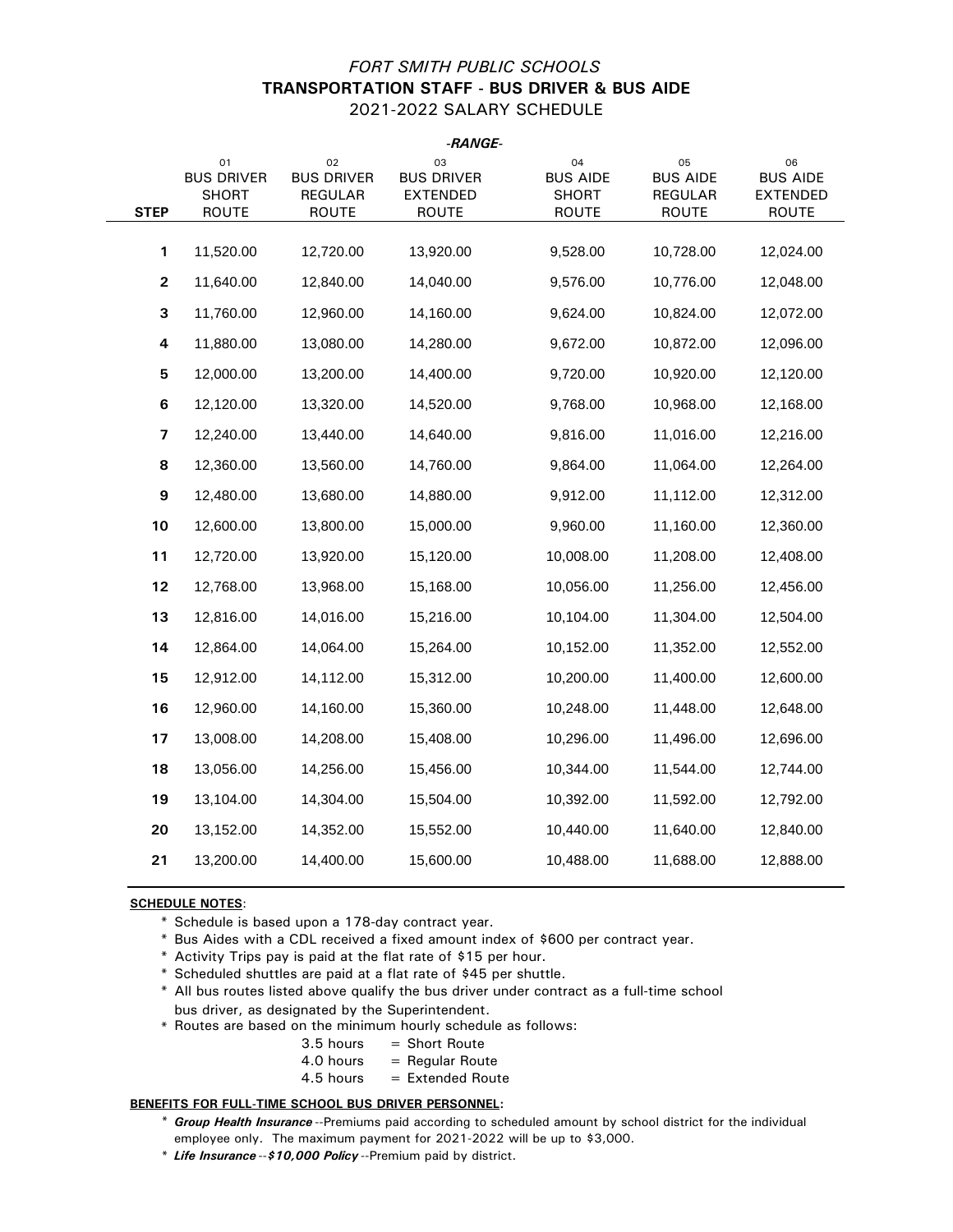## *FORT SMITH PUBLIC SCHOOLS* **TRANSPORTATION STAFF** *Vehicle Technician, Mechanic, Head Mechanic* 2021-2022 SALARY SCHEDULE

|                         |                   | -RANGE-         |                 |  |
|-------------------------|-------------------|-----------------|-----------------|--|
|                         | 01                | 02              | 03              |  |
|                         | <b>VEHICLE</b>    |                 | <b>HEAD</b>     |  |
| <b>STEP</b>             | <b>TECHNICIAN</b> | <b>MECHANIC</b> | <b>MECHANIC</b> |  |
|                         |                   |                 |                 |  |
| 1                       | 30,480.00         | 36,000.00       | 38,040.00       |  |
| $\mathbf{2}$            | 31,200.00         | 36,960.00       | 39,000.00       |  |
| 3                       | 31,920.00         | 37,920.00       | 39,960.00       |  |
| 4                       | 32,640.00         | 38,880.00       | 40,920.00       |  |
| 5                       | 33,360.00         | 39,840.00       | 41,880.00       |  |
| $\bf 6$                 | 34,080.00         | 40,800.00       | 42,840.00       |  |
| $\overline{\mathbf{z}}$ | 34,800.00         | 41,760.00       | 43,800.00       |  |
| 8                       | 35,520.00         | 42,720.00       | 44,760.00       |  |
| 9                       | 36,240.00         | 43,680.00       | 45,720.00       |  |
| 10                      | 36,960.00         | 44,640.00       | 46,680.00       |  |
| 11                      | 37,680.00         | 45,600.00       | 47,640.00       |  |
| 12                      | 38,400.00         | 46,560.00       | 48,600.00       |  |
| 13                      | 38,640.00         | 47,160.00       | 49,200.00       |  |
| 14                      | 38,880.00         | 47,760.00       | 49,800.00       |  |
| 15                      | 39,120.00         | 48,360.00       | 50,400.00       |  |
| 16                      | 39,360.00         | 48,960.00       | 51,000.00       |  |
| 17                      | 39,600.00         | 49,560.00       | 51,600.00       |  |
| 18                      | 39,840.00         | 50,160.00       | 52,200.00       |  |
| 19                      | 40,080.00         | 50,760.00       | 52,800.00       |  |
| 20                      | 40,320.00         | 51,360.00       | 53,400.00       |  |
| 21                      | 40,560.00         | 51,960.00       | 54,000.00       |  |
|                         |                   |                 |                 |  |

**SCHEDULE NOTES**:

\* Schedule is based upon a 240-day contract year. The base workday is 8 hours.

<sup>\*</sup> *Group Health Insurance* --Premiums paid according to scheduled amount by school district for the individual employee only. The maximum payment for 2021-2022 will be up to \$3,000.

<sup>\*</sup> *Dental and Vision Insurance* --Individual premium paid by district.

<sup>\*</sup> *Life Insurance* --*\$10,000 Policy* --Premium paid by district.

<sup>\*</sup> *Supplemental Retirement Savings Plan (optional)* --Several programs are available.

<sup>\*</sup> *IRS Cafeteria 125 Plan (optional)* --A program whereby employee may escrow funds tax-free to use to pay insurance premiums, unreimbursed medical and/or child care expenses.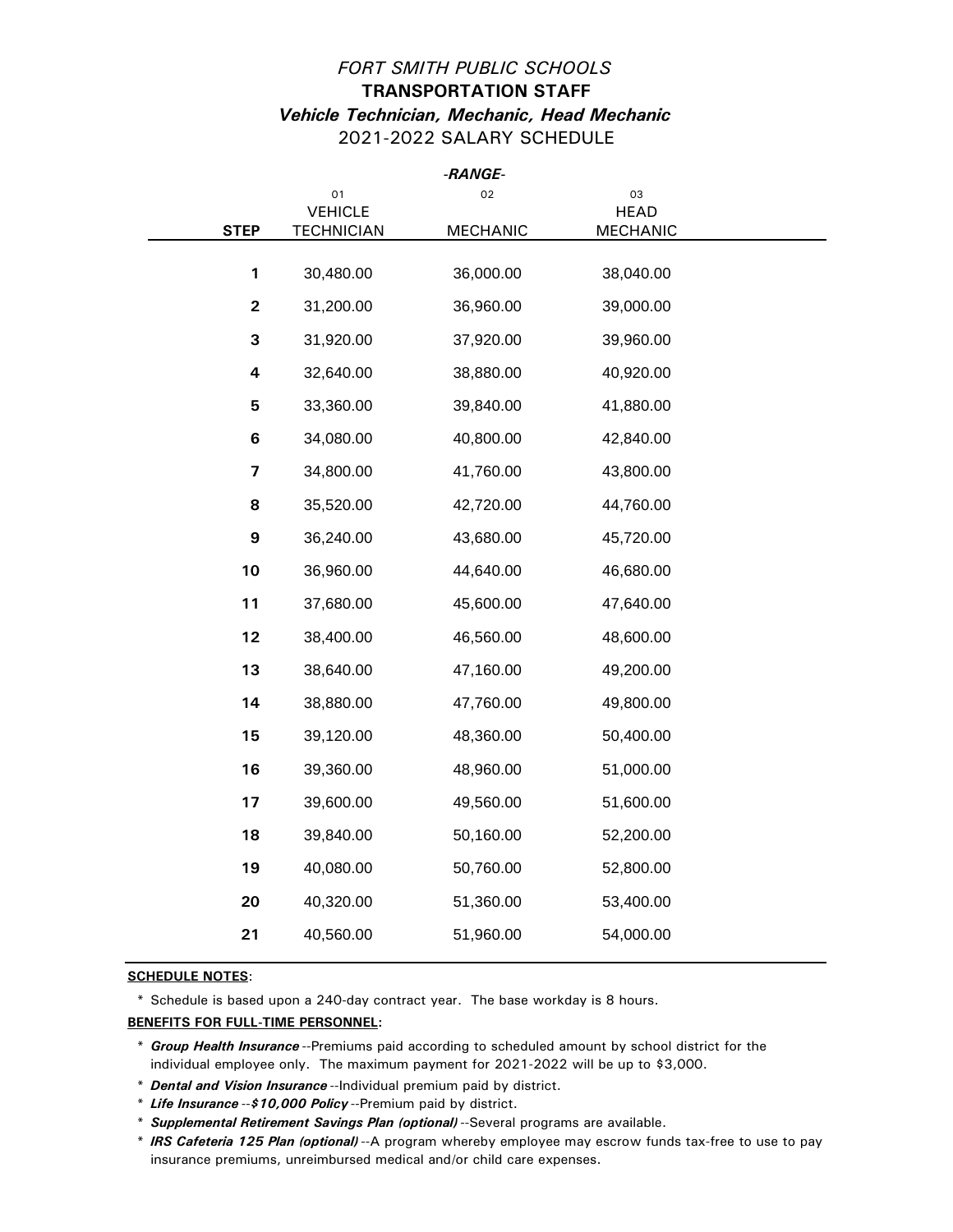## *FORT SMITH PUBLIC SCHOOLS* **TRANSPORTATION STAFF** *Transportation Specialist* 2021-2022 SALARY SCHEDULE

|                         | -RANGE-                                 |  |
|-------------------------|-----------------------------------------|--|
|                         | O <sub>1</sub><br><b>TRANSPORTATION</b> |  |
| <b>STEP</b>             | SPECIALIST                              |  |
| $\mathbf{1}$            | 25,920.00                               |  |
| $\mathbf 2$             | 26,640.00                               |  |
| 3                       | 27,360.00                               |  |
| $\overline{\mathbf{4}}$ | 28,080.00                               |  |
| ${\bf 5}$               | 28,800.00                               |  |
| $\bf 6$                 | 29,520.00                               |  |
| $\boldsymbol{7}$        | 30,240.00                               |  |
| 8                       | 30,960.00                               |  |
| $\boldsymbol{9}$        | 31,680.00                               |  |
| 10                      | 32,400.00                               |  |
| 11                      | 33,120.00                               |  |
| 12                      | 33,840.00                               |  |
| 13                      | 34,560.00                               |  |
| 14                      | 34,800.00                               |  |
| 15                      | 35,040.00                               |  |
| 16                      | 35,280.00                               |  |
| 17                      | 35,520.00                               |  |
| 18                      | 35,760.00                               |  |
| 19                      | 36,000.00                               |  |
| 20                      | 36,240.00                               |  |
| 21                      | 36,480.00                               |  |

#### **SCHEDULE NOTES**:

\* Schedule is based upon a 190-day contract year. The base workday is 8 hours.

- \* *Dental and Vision Insurance* --Individual premium paid by district.
- \* *Life Insurance* --*\$10,000 Policy* --Premium paid by district.
- \* *Supplemental Retirement Savings Plan (optional)* --Several programs are available.

<sup>\*</sup> *Group Health Insurance* --Premiums paid according to scheduled amount by school district for the individual employee only. The maximum payment for 2021-2022 will be up to \$3,000.

<sup>\*</sup> *IRS Cafeteria 125 Plan (optional)* --A program whereby employee may escrow funds tax-free to use to pay insurance premiums, unreimbursed medical and/or child care expenses.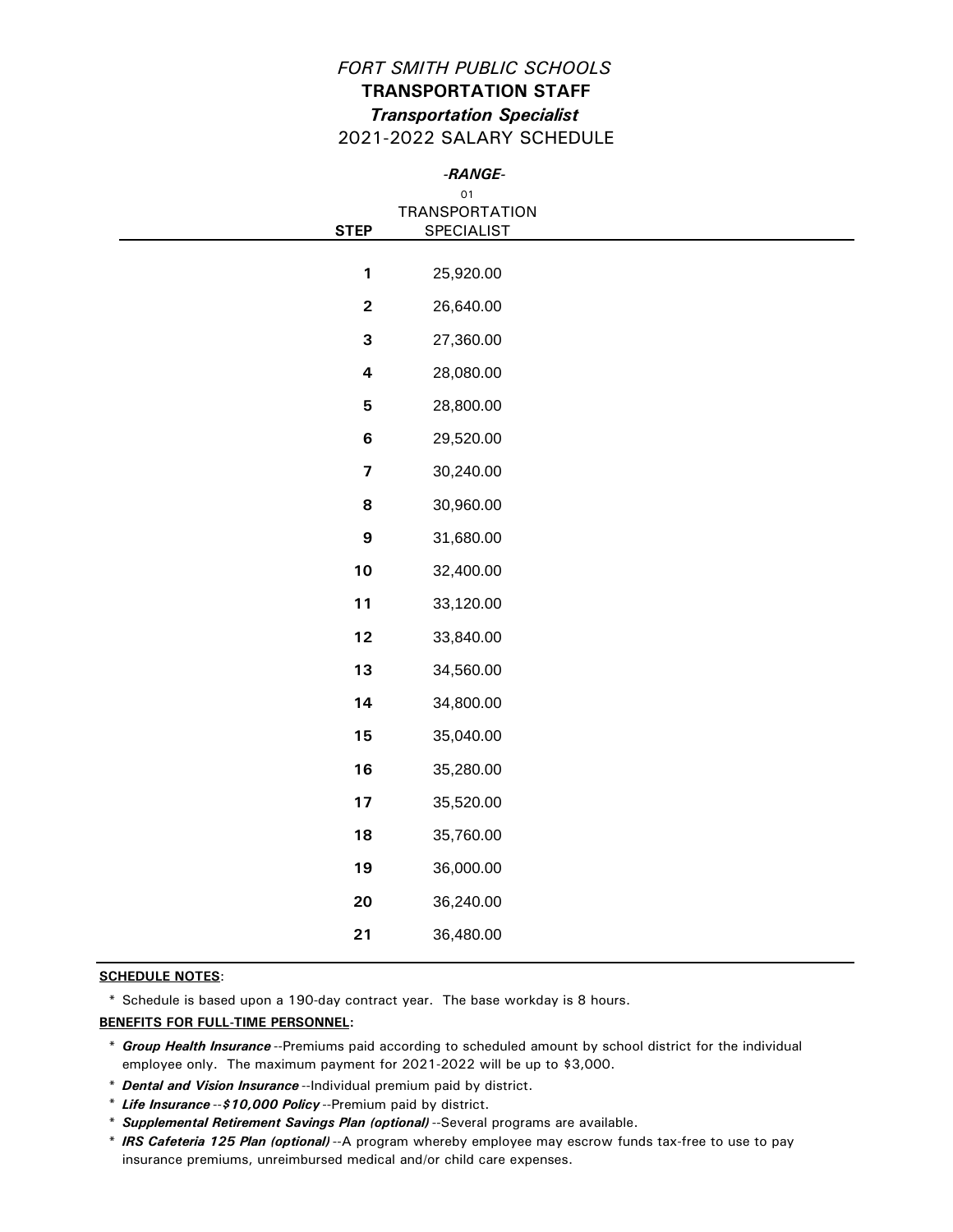## *FORT SMITH PUBLIC SCHOOLS* **DEAF INTERPRETER STAFF** 2021-2022 SALARY SCHEDULE

|                         |           | -RANGE-                                              |           |           |  |
|-------------------------|-----------|------------------------------------------------------|-----------|-----------|--|
|                         | 01        | 02<br>COLLEGE HOURS IN INTERPRETER EDUCATION-------- | 03        | 04        |  |
| <b>STEP</b>             | 12        | 30                                                   | 60        | 90        |  |
| $\mathbf{1}$            | 21,600.00 | 22,200.00                                            | 22,800.00 | 23,400.00 |  |
|                         |           |                                                      |           |           |  |
| $\mathbf{2}$            | 22,440.00 | 23,040.00                                            | 23,640.00 | 24,240.00 |  |
| 3                       | 23,280.00 | 23,880.00                                            | 24,480.00 | 25,080.00 |  |
| 4                       | 24,120.00 | 24,720.00                                            | 25,320.00 | 25,920.00 |  |
| 5                       | 24,960.00 | 25,560.00                                            | 26,160.00 | 26,760.00 |  |
| $\bf 6$                 | 25,800.00 | 26,400.00                                            | 27,000.00 | 27,600.00 |  |
| $\overline{\mathbf{z}}$ | 26,640.00 | 27,240.00                                            | 27,840.00 | 28,440.00 |  |
| 8                       | 27,480.00 | 28,080.00                                            | 28,680.00 | 29,280.00 |  |
| 9                       | 28,320.00 | 28,920.00                                            | 29,520.00 | 30,120.00 |  |
| 10                      | 29,160.00 | 29,760.00                                            | 30,360.00 | 30,960.00 |  |
| 11                      | 30,000.00 | 30,600.00                                            | 31,200.00 | 31,800.00 |  |
| 12                      | 30,840.00 | 31,440.00                                            | 32,040.00 | 32,640.00 |  |
| 13                      | 31,680.00 | 32,280.00                                            | 32,880.00 | 33,480.00 |  |
| 14                      | 32,520.00 | 33,120.00                                            | 33,720.00 | 34,320.00 |  |
| 15                      | 33,360.00 | 33,960.00                                            | 34,560.00 | 35,160.00 |  |
| 16                      | 34,200.00 | 34,800.00                                            | 35,400.00 | 36,000.00 |  |
| 17                      | 34,440.00 | 35,040.00                                            | 35,640.00 | 36,240.00 |  |
| 18                      | 34,680.00 | 35,280.00                                            | 35,880.00 | 36,480.00 |  |
| 19                      | 34,920.00 | 35,520.00                                            | 36,120.00 | 36,720.00 |  |
| 20                      | 35,160.00 | 35,760.00                                            | 36,360.00 | 36,960.00 |  |
| 21                      | 35,400.00 | 36,000.00                                            | 36,600.00 | 37,200.00 |  |
|                         |           |                                                      |           |           |  |

## **SCHEDULE NOTES**:

\* Schedule is based upon a 190-day contract year. Deaf interpreters must hold a valid interpreter's license issued by the Arkansas Department of Health (ADH).

\* Supplements awarded for Quality Assurance Screening Test (QAST) of Educational Interpreter Performance Assessment (EIPA):

\* Level 1 - 1/1 on QAST or 2.0 on EIPA - \$500; Level 2 - 2/2 on QAST or 2.5 on EIPA - \$750; Level 3 - 3/3 on QAST or 3.0 on EIPA - \$1,000; Level 4 - 4/4 on QAST only - \$1,250; or National Certification- \$1,500.

- \* *Group Health Insurance* --Premiums paid according to scheduled amount by school district for the individual employee only. The maximum payment for 2021-2022 will be up to \$3,000.
- \* *Dental and Vision Insurance* --Individual premium paid by district.
- \* *Life Insurance* --*\$10,000 Policy* --Premium paid by district.
- \* *Supplemental Retirement Savings Plan (optional)* --Several programs are available.
- \* *IRS Cafeteria 125 Plan (optional)* --A program whereby employee may escrow funds tax-free to use to pay insurance premiums, unreimbursed medical and/or child care expenses.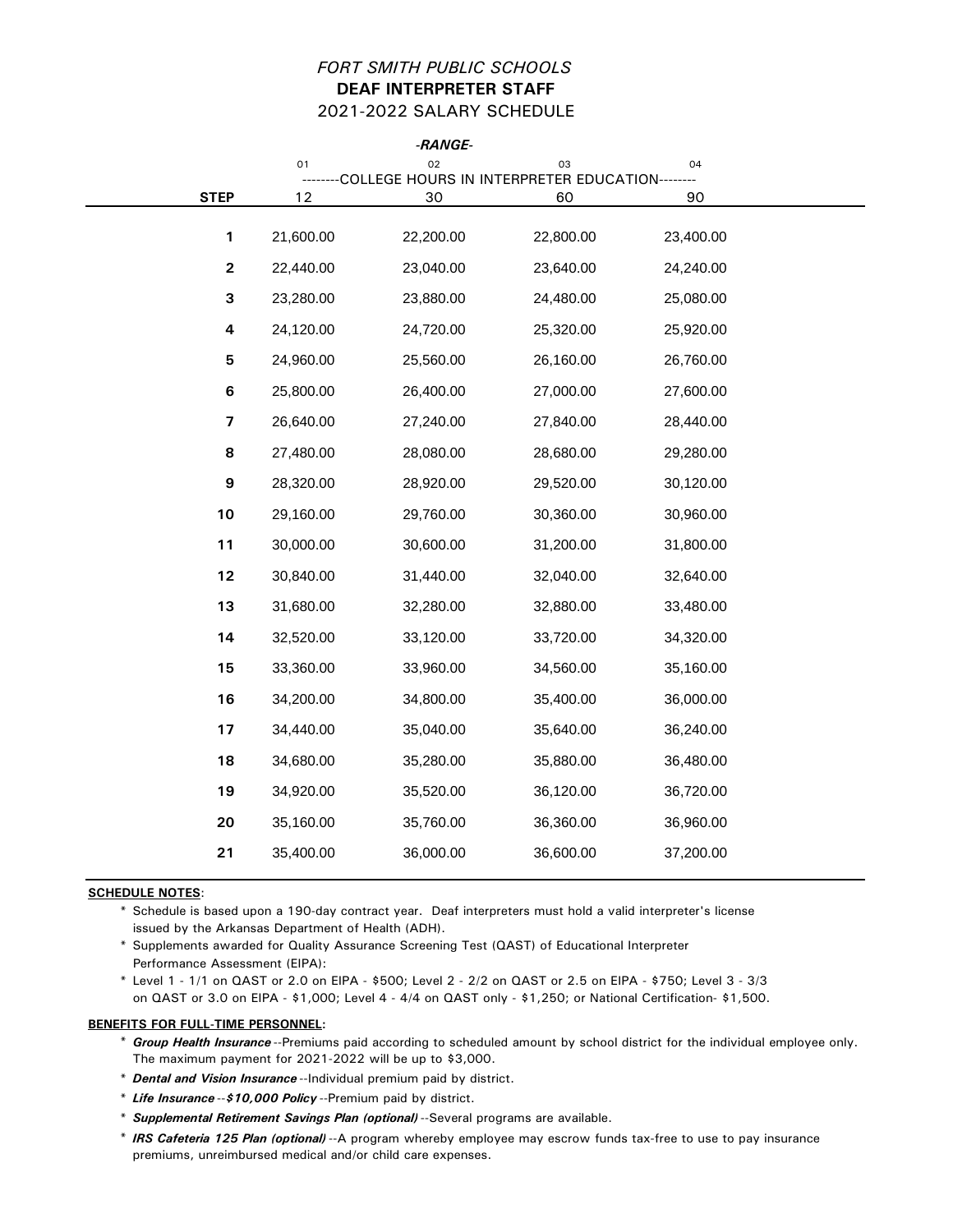## *FORT SMITH PUBLIC SCHOOLS*

**NURSING STAFF** 2021-2022 SALARY SCHEDULE *-RANGE-*

| <b>STEP</b>             | 01<br><b>LICENSED</b><br><b>PRACTICAL</b><br><b>NURSE (LPN)</b> | 02<br><b>REGISTERED</b><br><b>NURSE - ADN</b> | 03<br><b>REGISTERED</b><br><b>NURSE</b><br>(BACHELOR) | 04<br><b>REGISTERED</b><br><b>NURSE</b><br>$BACH + 12 HRS$ | 05<br><b>REGISTERED</b><br><b>NURSE</b><br>(MASTERS) |
|-------------------------|-----------------------------------------------------------------|-----------------------------------------------|-------------------------------------------------------|------------------------------------------------------------|------------------------------------------------------|
| 1                       | 31,570.00                                                       | 35,035.00                                     | 38,500.00                                             | 40,810.00                                                  | 45,430.00                                            |
| $\mathbf{2}$            | 32,103.00                                                       | 35,627.00                                     | 39,150.00                                             | 41,460.00                                                  | 46,080.00                                            |
| 3                       | 32,636.00                                                       | 36,218.00                                     | 39,800.00                                             | 42,110.00                                                  | 46,730.00                                            |
| 4                       | 33,169.00                                                       | 36,810.00                                     | 40,450.00                                             | 42,760.00                                                  | 47,380.00                                            |
| 5                       | 33,702.00                                                       | 37,401.00                                     | 41,100.00                                             | 43,410.00                                                  | 48,030.00                                            |
| 6                       | 34,235.00                                                       | 37,993.00                                     | 41,750.00                                             | 44,060.00                                                  | 48,680.00                                            |
| $\overline{\mathbf{z}}$ | 34,932.00                                                       | 38,766.00                                     | 42,600.00                                             | 44,910.00                                                  | 49,530.00                                            |
| 8                       | 35,629.00                                                       | 39,540.00                                     | 43,450.00                                             | 45,760.00                                                  | 50,380.00                                            |
| 9                       | 36,326.00                                                       | 40,313.00                                     | 44,300.00                                             | 46,610.00                                                  | 51,230.00                                            |
| 10                      | 37,023.00                                                       | 41,087.00                                     | 45,150.00                                             | 47,460.00                                                  | 52,080.00                                            |
| 11                      | 37,720.00                                                       | 41,860.00                                     | 46,000.00                                             | 48,310.00                                                  | 52,930.00                                            |
| 12                      | 38,417.00                                                       | 42,634.00                                     | 46,850.00                                             | 49,160.00                                                  | 53,780.00                                            |
| 13                      | 39,680.00                                                       | 44,035.00                                     | 48,390.00                                             | 50,700.00                                                  | 55,320.00                                            |
| 14                      | 40,943.00                                                       | 45,436.00                                     | 49,930.00                                             | 52,240.00                                                  | 56,860.00                                            |
| 15                      | 42,205.00                                                       | 46,838.00                                     | 51,470.00                                             | 53,780.00                                                  | 58,400.00                                            |
| 16                      | 43,468.00                                                       | 48,239.00                                     | 53,010.00                                             | 55,320.00                                                  | 59,940.00                                            |
| 17                      | 44,731.00                                                       | 49,641.00                                     | 54,550.00                                             | 56,860.00                                                  | 61,480.00                                            |
| 18                      | 45,362.00                                                       | 50,341.00                                     | 55,320.00                                             | 57,630.00                                                  | 62,250.00                                            |
| 19                      | 45,362.00                                                       | 50,341.00                                     | 55,320.00                                             | 57,630.00                                                  | 62,250.00                                            |
| 20                      | 45,362.00                                                       | 50,341.00                                     | 55,320.00                                             | 57,630.00                                                  | 62,250.00                                            |
| 21                      | 46,625.00                                                       | 51,743.00                                     | 56,860.00                                             | 59,170.00                                                  | 63,790.00                                            |

### **SCHEDULE NOTES**:

\* Schedule is based upon a 190-day contract year.

\* Registered Nurses who possess a three-year nursing degree receive an index of .033 above the base contract for Registered Nurse--ADN listed above.

- \* *Group Health Insurance* --Premiums paid according to scheduled amount by school district for the individual employee only. The maximum payment for 2021-2022 will be up to \$3,000.
- \* *Dental and Vision Insurance* --Individual premium paid by district.
- \* *Life Insurance* --*\$10,000 Policy* --Premium paid by district.
- \* *Supplemental Retirement Savings Plan (optional)* --Several programs are available.
- \* *IRS Cafeteria 125 Plan (optional)* --A program whereby employee may escrow funds tax-free to use to pay insurance premiums, unreimbursed medical and/or child care expenses.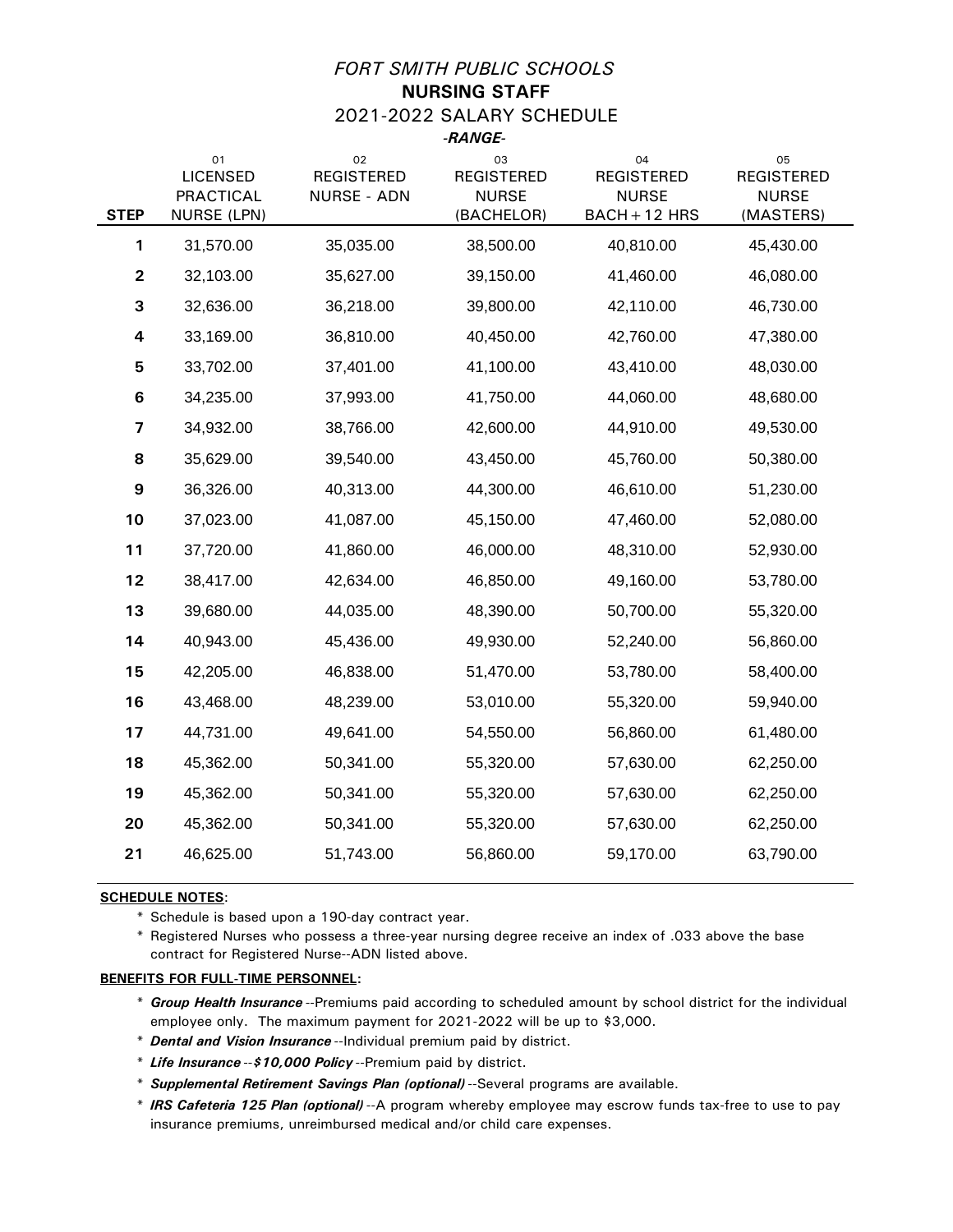## *FORT SMITH PUBLIC SCHOOLS* **PHYSICAL/OCCUPATIONAL THERAPIST ASSISTANT STAFF**

## 2021-2022 SALARY SCHEDULE *-RANGE-*

01

| <b>STEP</b>  |           |
|--------------|-----------|
|              |           |
| 1            | 37,345.00 |
| $\mathbf{2}$ | 37,976.00 |
| 3            | 38,606.00 |
| 4            | 39,237.00 |
| 5            | 39,867.00 |
| 6            | 40,498.00 |
| 7            | 41,322.00 |
| 8            | 42,147.00 |
| 9            | 42,971.00 |
| 10           | 43,796.00 |
| 11           | 44,620.00 |
|              |           |

| 12 | 45.445.00 |
|----|-----------|
| 13 | 46,938.00 |
| 14 | 48,432.00 |
| 15 | 49,926.00 |
| 16 | 51,420.00 |
| 17 | 52,914.00 |
| 18 | 53,660.00 |
| 19 | 53.660.00 |
| 20 | 53,660.00 |
| 21 | 55.154.00 |

## **SCHEDULE NOTES**:

\* Schedule is based upon a 190-day contract year.

- \* *Group Health Insurance* --Premiums paid according to scheduled amount by school district for the individual employee only. The maximum payment for 2021-2022 will be up to \$3,000.
- \* *Dental and Vision Insurance* --Individual premium paid by district.
- \* *Life Insurance* --*\$10,000 Policy* --Premium paid by district.
- \* *Supplemental Retirement Savings Plan (optional)* --Several programs are available.
- \* *IRS Cafeteria 125 Plan (optional)* --A program whereby employee may escrow funds tax-free to use to pay insurance premiums, unreimbursed medical and/or child care expenses.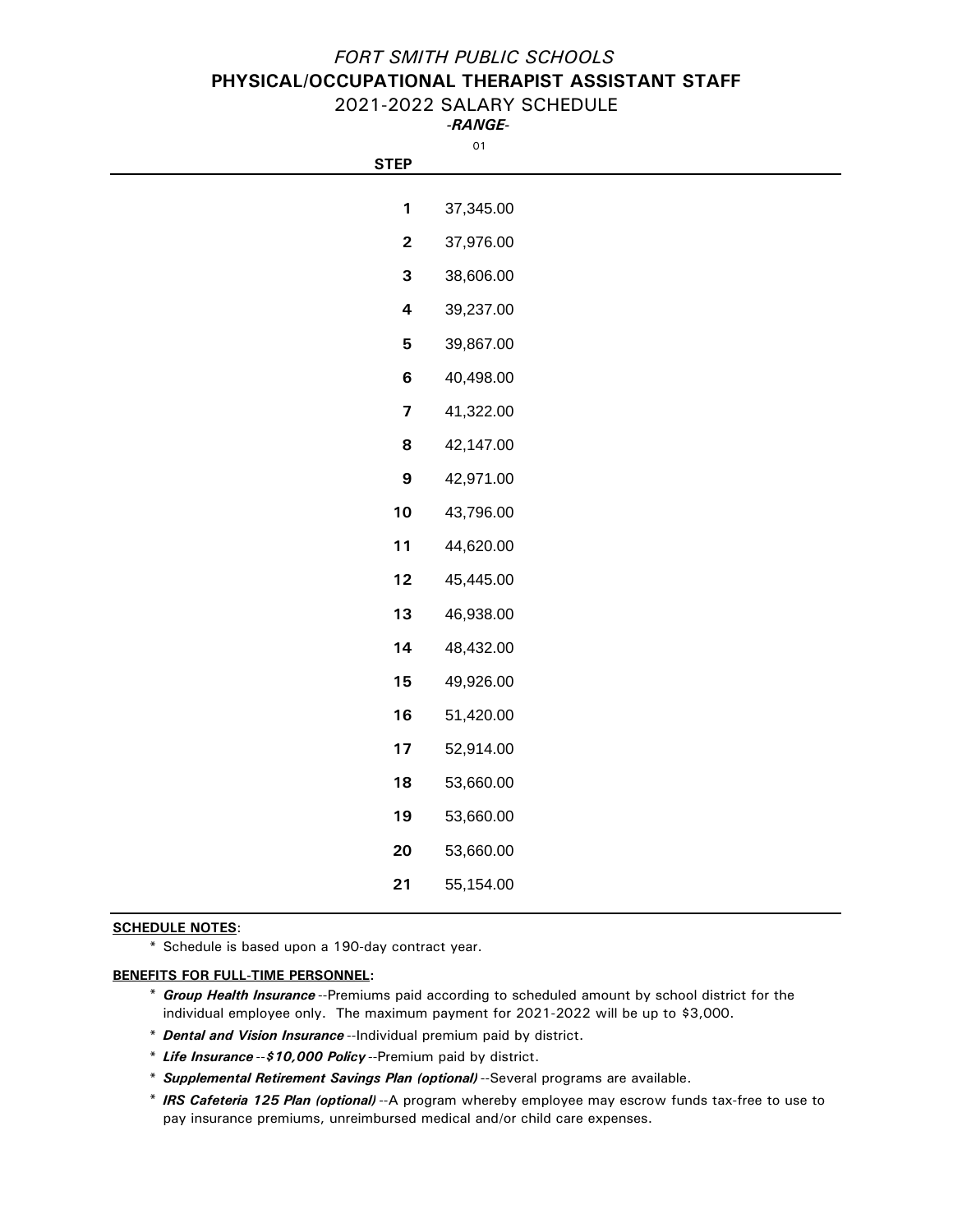## *FORT SMITH PUBLIC SCHOOLS* **SPEECH-LANGUAGE PATHOLOGY ASSISTANT (SLPA) STAFF** 2021-2022 SALARY SCHEDULE

|              |                 |                       |                       | -RANGE-               |               |                     |                     |               |
|--------------|-----------------|-----------------------|-----------------------|-----------------------|---------------|---------------------|---------------------|---------------|
|              | 01              | 02<br><b>BACHELOR</b> | 03<br><b>BACHELOR</b> | 04<br><b>BACHELOR</b> | 05            | 06<br><b>MASTER</b> | 07<br><b>MASTER</b> | 08            |
| <b>STEP</b>  | <b>BACHELOR</b> | $+12$ HRS             | $+24$ HRS             | $+36$ HRS             | <b>MASTER</b> | $+15$ HRS           | $+30$ HRS           | <b>DOCTOR</b> |
|              |                 |                       |                       |                       |               |                     |                     |               |
| 1            | 34,650.00       | 36,729.00             | 38,808.00             | 40,887.00             | 40,887.00     | 42,966.00           | 45,045.00           | 47,124.00     |
| $\mathbf{2}$ | 35,235.00       | 37,314.00             | 39,393.00             | 41,472.00             | 41,472.00     | 43,551.00           | 45,630.00           | 47,709.00     |
| 3            | 35,820.00       | 37,899.00             | 39,978.00             | 42,057.00             | 42,057.00     | 44,136.00           | 46,215.00           | 48,294.00     |
| 4            | 36,405.00       | 38,484.00             | 40,563.00             | 42,642.00             | 42,642.00     | 44,721.00           | 46,800.00           | 48,879.00     |
| 5            | 36,990.00       | 39,069.00             | 41,148.00             | 43,227.00             | 43,227.00     | 45,306.00           | 47,385.00           | 49,464.00     |
| 6            | 37,575.00       | 39,654.00             | 41,733.00             | 43,812.00             | 43,812.00     | 45,891.00           | 47,970.00           | 50,049.00     |
| 7            | 38,340.00       | 40,419.00             | 42,498.00             | 44,577.00             | 44,577.00     | 46,656.00           | 48,735.00           | 50,814.00     |
| 8            | 39,105.00       | 41,184.00             | 43,263.00             | 45,342.00             | 45,342.00     | 47,421.00           | 49,500.00           | 51,579.00     |
| 9            | 39,870.00       | 41,949.00             | 44,028.00             | 46,107.00             | 46,107.00     | 48,186.00           | 50,265.00           | 52,344.00     |
| 10           | 40,635.00       | 42,714.00             | 44,793.00             | 46,872.00             | 46,872.00     | 48,951.00           | 51,030.00           | 53,109.00     |
| 11           | 41,400.00       | 43,479.00             | 45,558.00             | 47,637.00             | 47,637.00     | 49,716.00           | 51,795.00           | 53,874.00     |
| 12           | 42,165.00       | 44,244.00             | 46,323.00             | 48,402.00             | 48,402.00     | 50,481.00           | 52,560.00           | 54,639.00     |
| 13           | 43,551.00       | 45,630.00             | 47,709.00             | 49,788.00             | 49,788.00     | 51,867.00           | 53,946.00           | 56,025.00     |
| 14           | 44,937.00       | 47,016.00             | 49,095.00             | 51,174.00             | 51,174.00     | 53,253.00           | 55,332.00           | 57,411.00     |
| 15           | 46,323.00       | 48,402.00             | 50,481.00             | 52,560.00             | 52,560.00     | 54,639.00           | 56,718.00           | 58,797.00     |
| 16           | 47,709.00       | 49,788.00             | 51,867.00             | 53,946.00             | 53,946.00     | 56,025.00           | 58,104.00           | 60,183.00     |
| 17           | 49,095.00       | 51,174.00             | 53,253.00             | 55,332.00             | 55,332.00     | 57,411.00           | 59,490.00           | 61,569.00     |
| 18           | 49,788.00       | 51,867.00             | 53,946.00             | 56,025.00             | 56,025.00     | 58,104.00           | 60,183.00           | 62,262.00     |
| 19           | 49,788.00       | 51,867.00             | 53,946.00             | 56,025.00             | 56,025.00     | 58,104.00           | 60,183.00           | 62,262.00     |
| 20           | 49,788.00       | 51,867.00             | 53,946.00             | 56,025.00             | 56,025.00     | 58,104.00           | 60,183.00           | 62,262.00     |
| 21           | 51,174.00       | 53,253.00             | 55,332.00             | 57,411.00             | 57,411.00     | 59,490.00           | 61,569.00           | 63,648.00     |
|              |                 |                       |                       |                       |               |                     |                     |               |

## **SCHEDULE NOTES**:

\* Schedule is based upon a 190-day contract year.

- \* *Group Health Insurance* --Premiums paid according to scheduled amount by school district for the individual employee only. The maximum payment for 2021-2022 will be up to \$3,000.
- \* *Dental and Vision Insurance* --Individual premium paid by district.
- \* *Life Insurance* --*\$10,000* --Premium paid by district.
- \* *Supplemental Retirement Savings Plan (optional)* --Several programs are available.
- \* *IRS Cafeteria 125 Plan (optional)* --A program whereby employee may escrow funds tax-free to use to pay insurance premiums, unreimbursed medical and/or child care expenses.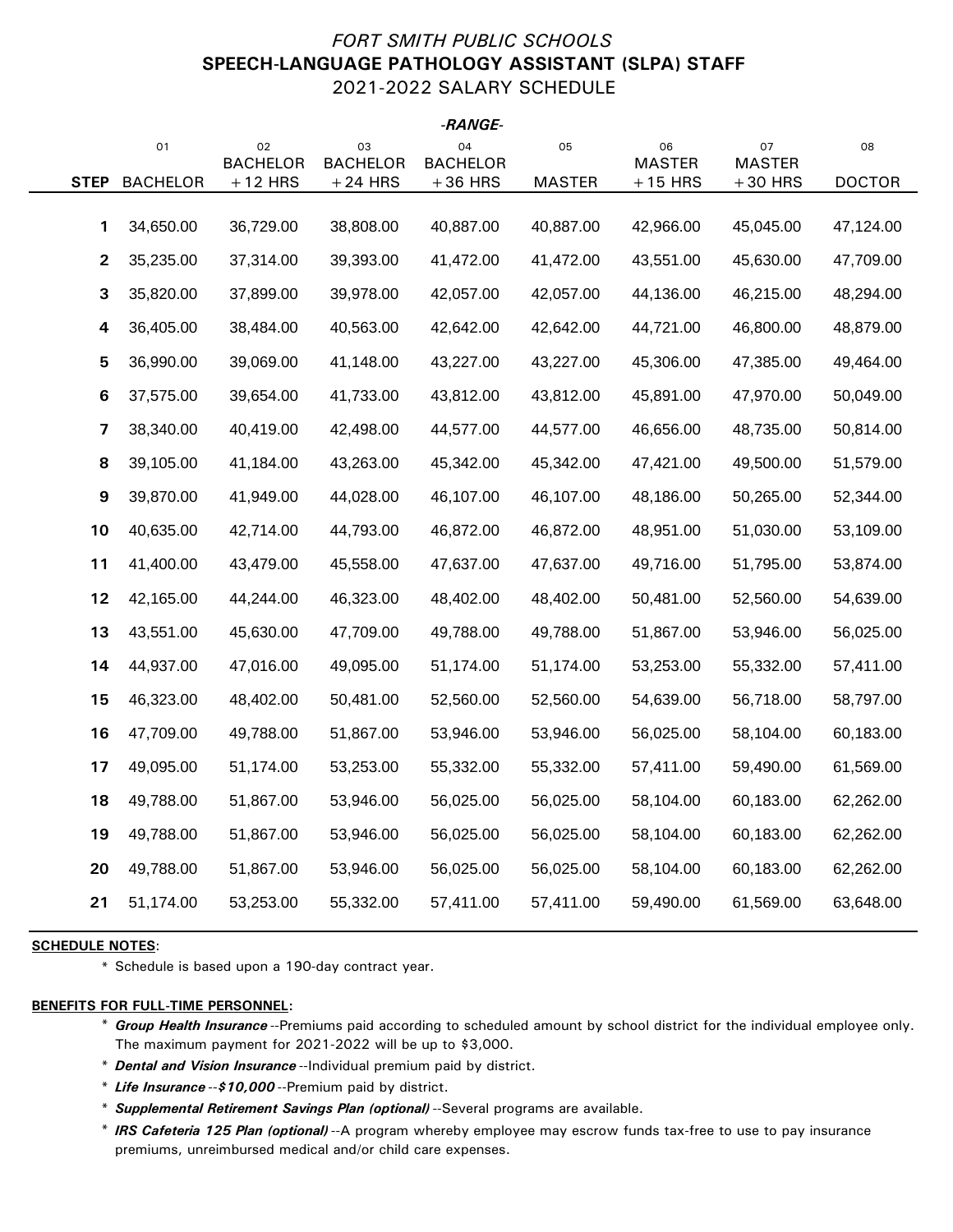## *FORT SMITH PUBLIC SCHOOLS* **MAINTENANCE STAFF** 2021-2022 SALARY SCHEDULE

*-RANGE-*

|                  |                |                | -KAIVUE-       |                        |                        |                        |
|------------------|----------------|----------------|----------------|------------------------|------------------------|------------------------|
| <b>STEP</b>      | 01<br>MAINT. A | 02<br>MAINT. B | 03<br>MAINT. C | 04<br><b>FOREMAN A</b> | 05<br><b>FOREMAN B</b> | 06<br><b>FOREMAN C</b> |
|                  |                |                |                |                        |                        |                        |
| 1                | 28,800.00      | 31,800.00      | 32,520.00      | 34,800.00              | 36,360.00              | 37,080.00              |
| $\mathbf 2$      | 29,040.00      | 32,688.00      | 33,408.00      | 35,688.00              | 37,248.00              | 37,968.00              |
| 3                | 29,280.00      | 33,576.00      | 34,296.00      | 36,576.00              | 38,136.00              | 38,856.00              |
| 4                | 30,000.00      | 34,464.00      | 35,184.00      | 37,464.00              | 39,024.00              | 39,744.00              |
| 5                | 30,720.00      | 35,352.00      | 36,072.00      | 38,352.00              | 39,912.00              | 40,632.00              |
| 6                | 31,440.00      | 36,240.00      | 36,960.00      | 39,240.00              | 40,800.00              | 41,520.00              |
| 7                | 32,160.00      | 37,128.00      | 37,848.00      | 40,128.00              | 41,688.00              | 42,408.00              |
| 8                | 32,880.00      | 38,016.00      | 38,736.00      | 41,016.00              | 42,576.00              | 43,296.00              |
| $\boldsymbol{9}$ | 33,600.00      | 38,904.00      | 39,624.00      | 41,904.00              | 43,464.00              | 44,184.00              |
| 10               | 34,320.00      | 39,792.00      | 40,512.00      | 42,792.00              | 44,352.00              | 45,072.00              |
| 11               | 35,040.00      | 40,680.00      | 41,400.00      | 43,680.00              | 45,240.00              | 45,960.00              |
| 12               | 35,760.00      | 41,568.00      | 42,288.00      | 44,568.00              | 46,128.00              | 46,848.00              |
| 13               | 36,480.00      | 42,456.00      | 43,176.00      | 45,456.00              | 47,016.00              | 47,736.00              |
| 14               | 36,720.00      | 42,600.00      | 43,320.00      | 45,600.00              | 47,160.00              | 47,880.00              |
| 15               | 36,960.00      | 42,744.00      | 43,464.00      | 45,744.00              | 47,304.00              | 48,024.00              |
| 16               | 37,200.00      | 42,888.00      | 43,608.00      | 45,888.00              | 47,448.00              | 48,168.00              |
| 17               | 37,440.00      | 43,032.00      | 43,752.00      | 46,032.00              | 47,592.00              | 48,312.00              |
| 18               | 37,680.00      | 43,176.00      | 43,896.00      | 46,176.00              | 47,736.00              | 48,456.00              |
| 19               | 37,920.00      | 43,320.00      | 44,040.00      | 46,320.00              | 47,880.00              | 48,600.00              |
| 20               | 38,160.00      | 43,464.00      | 44,184.00      | 46,464.00              | 48,024.00              | 48,744.00              |
| 21               | 38,400.00      | 43,608.00      | 44,328.00      | 46,608.00              | 48,168.00              | 48,888.00              |
|                  |                |                |                |                        |                        |                        |

MAINT. A: UTILITY, DRIVER FOREMAN A: CUSTODIAN, UTILITY MAINT. B: CARPENTER, PAINTER FOREMAN B: CARPENTER, PAINTER

MAINT. C: ELECTRICIAN, PLUMBER, A/C, MECHANIC FOREMAN C: ELECTRICIAN, PLUMBER, A/C, MECHANIC

#### **SCHEDULE NOTES**:

\* Schedule is based upon a 240-day contract year. The base workday is 8 hours.

- \* *Group Health Insurance* --Premiums paid according to scheduled amount by school district for the individual employee only. The maximum payment for 2021-2022 will be up to \$3,000.
- \* *Dental and Vision Insurance* --Individual premium paid by district.
- \* *Life Insurance* --*\$10,000 Policy* --Premium paid by district.
- \* *Supplemental Retirement Savings Plan (optional)* --Several programs are available.
- \* *IRS Cafeteria 125 Plan (optional)* --A program whereby employee may escrow funds tax-free to use to pay insurance premiums, unreimbursed medical and/or child care expenses.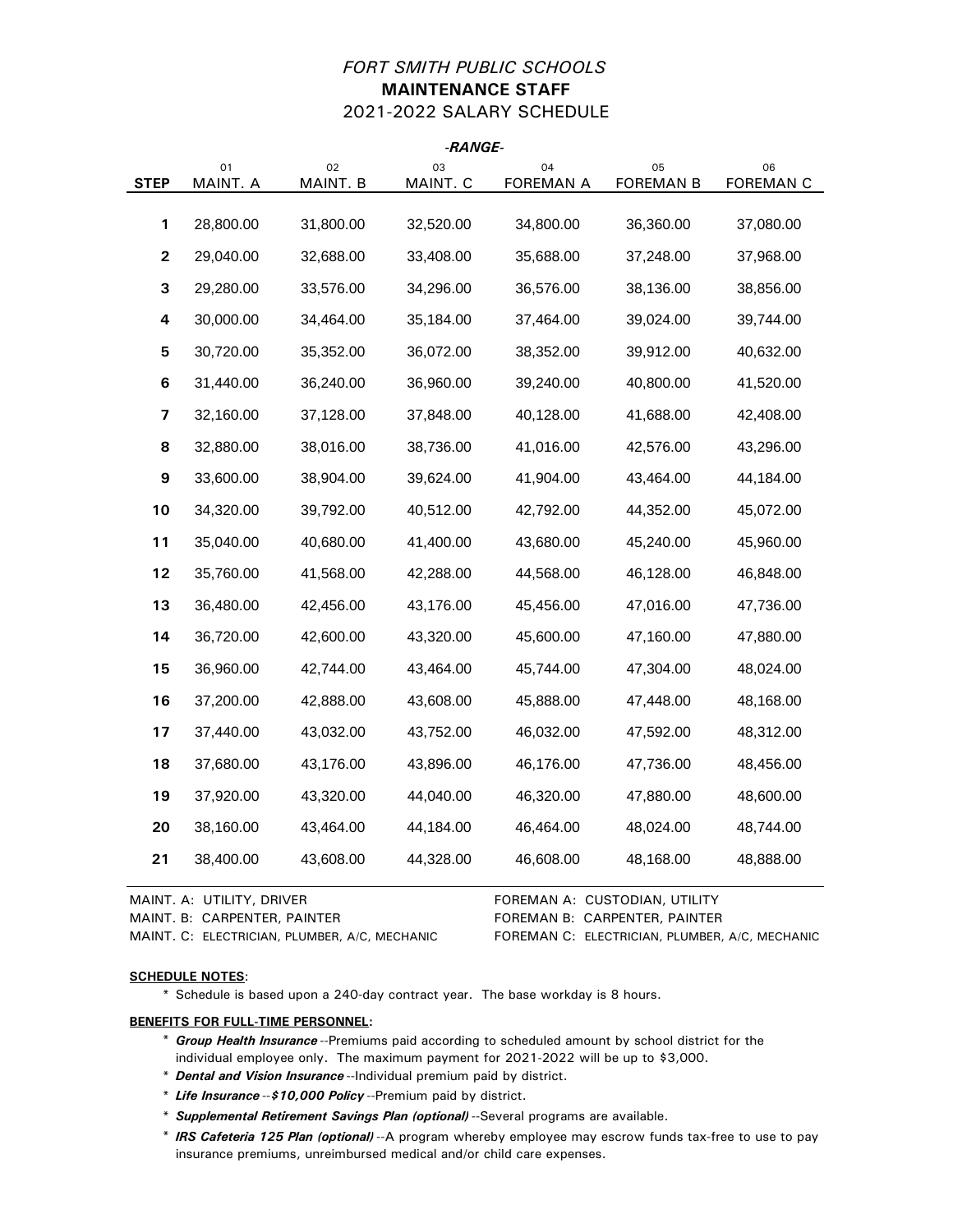## *FORT SMITH PUBLIC SCHOOLS* **OPERATIONS STAFF** 2021-2022 SALARY SCHEDULE

|                         | -RANGE-                                             |                                          |                                     |                                            |  |  |  |
|-------------------------|-----------------------------------------------------|------------------------------------------|-------------------------------------|--------------------------------------------|--|--|--|
| <b>STEP</b>             | O <sub>1</sub><br><b>SECONDARY</b><br><b>SCHOOL</b> | 02<br><b>ELEMENTARY</b><br><b>SCHOOL</b> | 03<br><b>BUILDING</b><br>ENGINEER A | 04<br><b>BUILDING</b><br><b>ENGINEER B</b> |  |  |  |
|                         |                                                     |                                          |                                     |                                            |  |  |  |
| 1                       | 28,800.00                                           | 28,800.00                                | 34,320.00                           | 34,800.00                                  |  |  |  |
| $\mathbf{2}$            | 28,860.00                                           | 28,860.00                                | 34,800.00                           | 35,280.00                                  |  |  |  |
| 3                       | 28,920.00                                           | 28,920.00                                | 35,280.00                           | 35,760.00                                  |  |  |  |
| 4                       | 28,980.00                                           | 29,040.00                                | 35,760.00                           | 36,240.00                                  |  |  |  |
| 5                       | 29,040.00                                           | 29,520.00                                | 36,240.00                           | 36,720.00                                  |  |  |  |
| $\bf 6$                 | 29,280.00                                           | 30,000.00                                | 36,720.00                           | 37,200.00                                  |  |  |  |
| $\overline{\mathbf{z}}$ | 29,400.00                                           | 30,480.00                                | 37,200.00                           | 37,680.00                                  |  |  |  |
| 8                       | 29,880.00                                           | 30,960.00                                | 37,680.00                           | 38,160.00                                  |  |  |  |
| $\boldsymbol{9}$        | 30,360.00                                           | 31,440.00                                | 38,160.00                           | 38,640.00                                  |  |  |  |
| 10                      | 30,840.00                                           | 31,920.00                                | 38,640.00                           | 39,120.00                                  |  |  |  |
| 11                      | 31,320.00                                           | 32,400.00                                | 39,120.00                           | 39,600.00                                  |  |  |  |
| 12                      | 31,800.00                                           | 32,880.00                                | 39,600.00                           | 40,080.00                                  |  |  |  |
| 13                      | 32,280.00                                           | 33,360.00                                | 40,080.00                           | 40,560.00                                  |  |  |  |
| 14                      | 32,400.00                                           | 33,480.00                                | 40,200.00                           | 40,680.00                                  |  |  |  |
| 15                      | 32,520.00                                           | 33,600.00                                | 40,320.00                           | 40,800.00                                  |  |  |  |
| 16                      | 32,640.00                                           | 33,720.00                                | 40,440.00                           | 40,920.00                                  |  |  |  |
| 17                      | 32,760.00                                           | 33,840.00                                | 40,560.00                           | 41,040.00                                  |  |  |  |
| 18                      | 32,880.00                                           | 33,960.00                                | 40,680.00                           | 41,160.00                                  |  |  |  |
| 19                      | 33,000.00                                           | 34,080.00                                | 40,800.00                           | 41,280.00                                  |  |  |  |
| 20                      | 33,120.00                                           | 34,200.00                                | 40,920.00                           | 41,400.00                                  |  |  |  |
| 21                      | 33,240.00                                           | 34,320.00                                | 41,040.00                           | 41,520.00                                  |  |  |  |
|                         |                                                     |                                          |                                     |                                            |  |  |  |

*BUILDING ENGINEER A:* CHAFFIN, DARBY, KIMMONS, RAMSEY

*BUILDING ENGINEER B:* NORTHSIDE, SOUTHSIDE

## **SCHEDULE NOTES**:

\* Schedule is based upon a 240-day contract year. The base workday is 8 hours.

- \* *Group Health Insurance* --Premiums paid according to scheduled amount by school district for the individual employee only. The maximum payment for 2021-2022 will be up to \$3,000.
- \* *Dental and Vision Insurance* --Individual premium paid by district.
- \* *Life Insurance* --*\$10,000 Policy* --Premium paid by district.
- \* *Supplemental Retirement Savings Plan (optional)* --Several programs are available.
- \* *IRS Cafeteria 125 Plan (optional)* --A program whereby employee may escrow funds tax-free to use to pay insurance premiums, unreimbursed medical and/or child care expenses.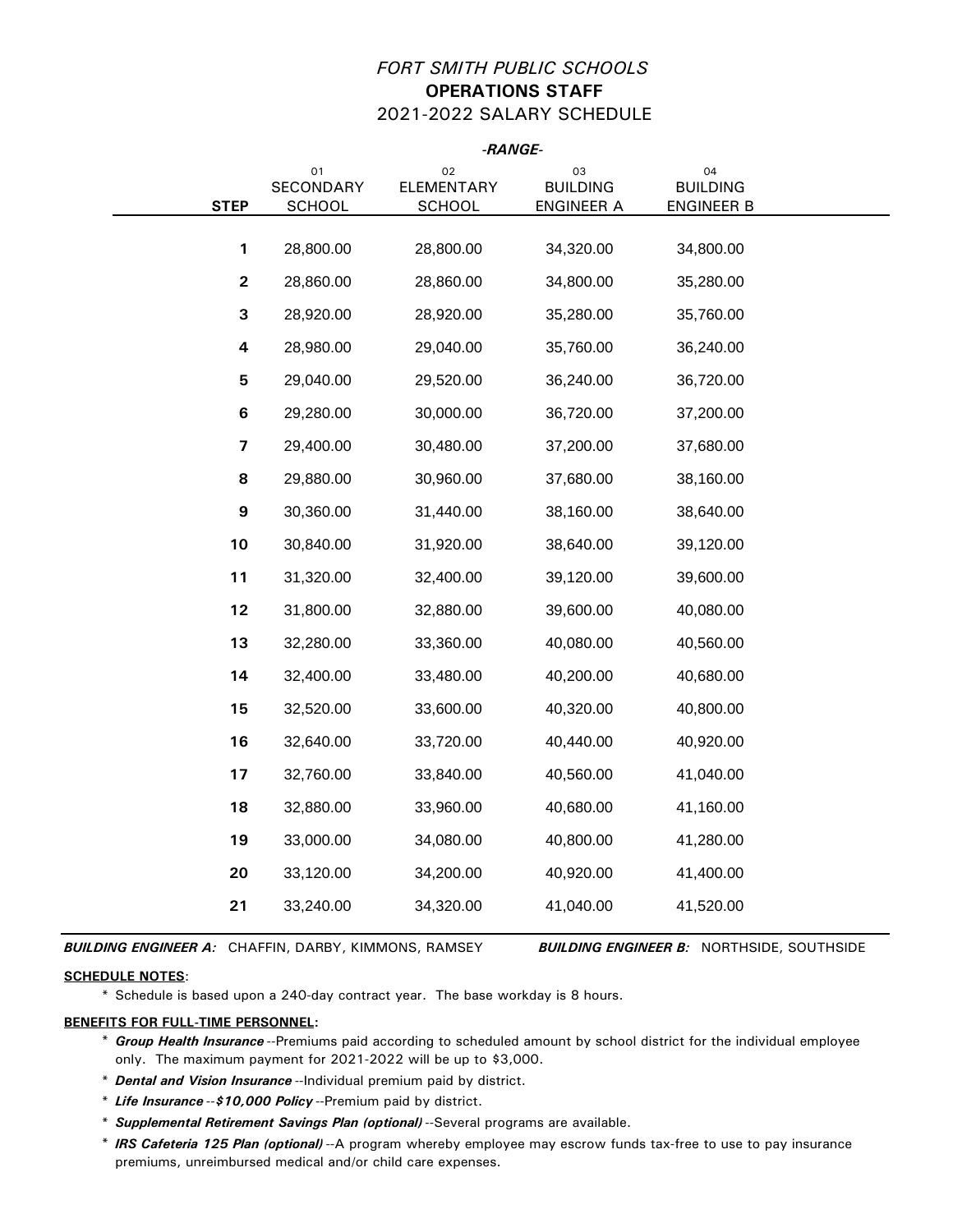## *FORT SMITH PUBLIC SCHOOLS* **PROFESSIONAL SUPPORT STAFF** 2021-2022 SALARY SCHEDULE

| -RANGE-                 |               |               |               |  |  |  |  |  |  |  |
|-------------------------|---------------|---------------|---------------|--|--|--|--|--|--|--|
| <b>STEP</b>             | 01<br>LEVEL 1 | 02<br>LEVEL 2 | 03<br>LEVEL 3 |  |  |  |  |  |  |  |
|                         |               |               |               |  |  |  |  |  |  |  |
| $\mathbf{1}$            | 36,405.00     | 40,894.00     | 48,255.00     |  |  |  |  |  |  |  |
| $\overline{2}$          | 37,020.00     | 41,584.00     | 48,945.00     |  |  |  |  |  |  |  |
| 3                       | 37,635.00     | 42,275.00     | 49,635.00     |  |  |  |  |  |  |  |
| $\overline{\mathbf{4}}$ | 38,249.00     | 42,965.00     | 50,326.00     |  |  |  |  |  |  |  |
| 5                       | 38,864.00     | 43,655.00     | 51,016.00     |  |  |  |  |  |  |  |
| $6\phantom{a}$          | 39,479.00     | 44,346.00     | 51,707.00     |  |  |  |  |  |  |  |
| $\overline{\mathbf{z}}$ | 40,282.00     | 45,249.00     | 52,610.00     |  |  |  |  |  |  |  |
| 8                       | 41,086.00     | 46,152.00     | 53,512.00     |  |  |  |  |  |  |  |
| $\boldsymbol{9}$        | 41,890.00     | 47,054.00     | 54,415.00     |  |  |  |  |  |  |  |
| 10                      | 42,694.00     | 47,957.00     | 55,318.00     |  |  |  |  |  |  |  |
| 11                      | 43,497.00     | 48,860.00     | 56,221.00     |  |  |  |  |  |  |  |
| 12                      | 44,301.00     | 49,763.00     | 57,124.00     |  |  |  |  |  |  |  |
| 13                      | 45,757.00     | 51,399.00     | 58,760.00     |  |  |  |  |  |  |  |
| 14                      | 47,214.00     | 53,034.00     | 60,395.00     |  |  |  |  |  |  |  |
| 15                      | 48,670.00     | 54,670.00     | 62,031.00     |  |  |  |  |  |  |  |
| 16                      | 50,126.00     | 56,306.00     | 63,667.00     |  |  |  |  |  |  |  |
| 17                      | 51,582.00     | 57,942.00     | 65,303.00     |  |  |  |  |  |  |  |
| 18                      | 52,310.00     | 58,760.00     | 66,120.00     |  |  |  |  |  |  |  |
| 19                      | 52,310.00     | 58,760.00     | 66,120.00     |  |  |  |  |  |  |  |
| 20                      | 52,310.00     | 58,760.00     | 66,120.00     |  |  |  |  |  |  |  |
| 21                      | 53,767.00     | 60,395.00     | 67,756.00     |  |  |  |  |  |  |  |
|                         |               |               |               |  |  |  |  |  |  |  |

#### **SCHEDULE NOTES**:

\* Schedule is based upon a 240-day contract year. The base workday is 8 hours.

- \* *Group Health Insurance* --Premiums paid according to scheduled amount by school district for the individual employee only. The maximum payment for 2021-2022 will be up to \$3,000.
- \* *Dental and Vision Insurance* --Individual premium paid by district.
- \* *Life Insurance* --*\$10,000* --Premium paid by district.
- \* *Supplemental Retirement Savings Plan (optional)* --Several programs are available.
- \* *IRS Cafeteria 125 Plan (optional)* --A program whereby employee may escrow funds tax-free to use to pay insurance premiums, unreimbursed medical and/or child care expenses.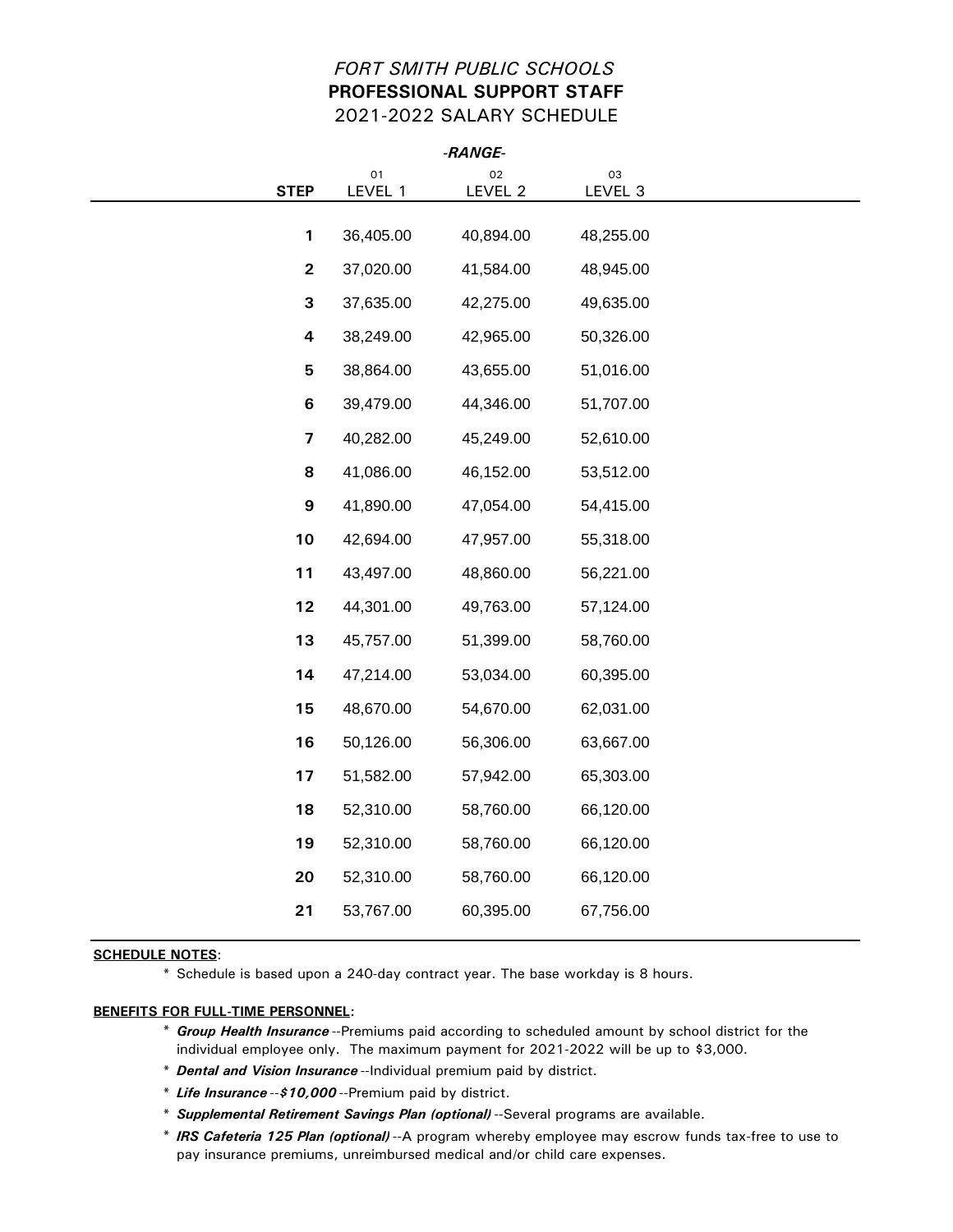## *FORT SMITH PUBLIC SCHOOLS* **TECHNOLOGY STAFF** 2021-2022 SALARY SCHEDULE

*-RANGE-*

|                         | 01<br><b>TECHNOLOGY</b> | 02<br>03<br><b>TECHNOLOGY SPECIALISTS</b> |
|-------------------------|-------------------------|-------------------------------------------|
|                         | <b>OPERATIONS</b>       | Master                                    |
| <b>STEP</b>             | <b>STAFF</b>            | Level Cert<br>$A +$ Cert                  |
| 1                       | 32,520.00               | 39,600.00<br>40,800.00                    |
| $\mathbf{2}$            | 33,408.00               | 40,440.00<br>41,640.00                    |
| 3                       | 34,296.00               | 41,280.00<br>42,480.00                    |
| 4                       | 35,184.00               | 42,120.00<br>43,320.00                    |
| 5                       | 36,072.00               | 42,960.00<br>44,160.00                    |
| $\bf 6$                 | 36,960.00               | 43,800.00<br>45,000.00                    |
| $\overline{\mathbf{z}}$ | 37,848.00               | 44,640.00<br>45,840.00                    |
| 8                       | 38,736.00               | 45,480.00<br>46,680.00                    |
| 9                       | 39,624.00               | 46,320.00<br>47,520.00                    |
| 10                      | 40,512.00               | 47,160.00<br>48,360.00                    |
| 11                      | 41,400.00               | 48,000.00<br>49,200.00                    |
| 12                      | 42,288.00               | 48,840.00<br>50,040.00                    |
| 13                      | 43,176.00               | 49,680.00<br>50,880.00                    |
| 14                      | 43,320.00               | 50,520.00<br>51,720.00                    |
| 15                      | 43,464.00               | 51,600.00<br>52,800.00                    |
| 16                      | 43,608.00               | 52,680.00<br>53,880.00                    |
| 17                      | 43,752.00               | 53,760.00<br>54,960.00                    |
| 18                      | 43,896.00               | 54,840.00<br>56,040.00                    |
| 19                      | 44,040.00               | 55,920.00<br>57,120.00                    |
| 20                      | 44,184.00               | 57,000.00<br>58,200.00                    |
| 21                      | 44,328.00               | 58,080.00<br>59,280.00                    |
|                         |                         |                                           |

## **SCHEDULE NOTES**:

\* Schedule is based upon a 240 contract year. The base workday is 8 hours.

- \* *Group Health Insurance* --Premiums paid according to scheduled amount by school district for the individual employee only. The maximum payment for 2021-2022 will be up to \$3,000.
- \* *Dental and Vision Insurance* --Individual premium paid by district.
- \* *Life Insurance* --*\$10,000* --Premium paid by district.
- \* *Supplemental Retirement Savings Plan (optional)* --Several programs are available.
- \* *IRS Cafeteria 125 Plan (optional)* --A program whereby employee may escrow funds tax-free to use to pay insurance premiums, unreimbursed medical and/or child care expenses.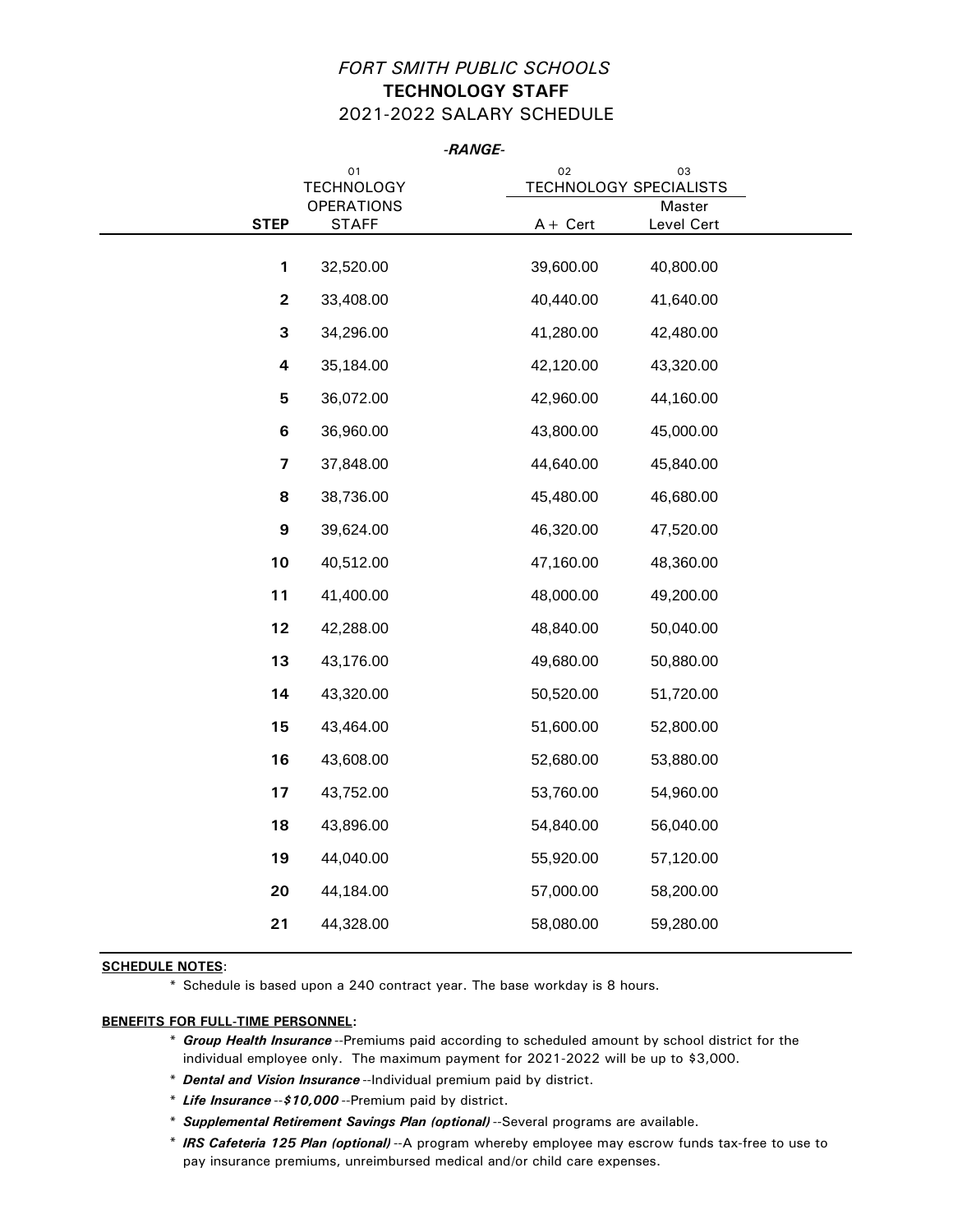## *FORT SMITH PUBLIC SCHOOLS* **SECURITY STAFF** 2021-2022 SALARY SCHEDULE

| <b>STEP</b>    | $_{01}$<br><b>POLICE</b><br><b>OFFICER</b> | 02<br>SUPERVISOR OF<br><b>SAFETY &amp; SECURITY</b> | 03<br>DIRECTOR OF<br><b>SECURITY &amp; FACILITIES</b> |
|----------------|--------------------------------------------|-----------------------------------------------------|-------------------------------------------------------|
| 1              | 38,500.00                                  | 40,810.00                                           | 45,430.00                                             |
| $\mathbf 2$    | 39,150.00                                  | 41,460.00                                           | 46,080.00                                             |
| $\mathbf{3}$   | 39,800.00                                  | 42,110.00                                           | 46,730.00                                             |
| 4              | 40,450.00                                  | 42,760.00                                           | 47,380.00                                             |
| $\overline{5}$ | 41,100.00                                  | 43,410.00                                           | 48,030.00                                             |
| $\bf 6$        | 41,750.00                                  | 44,060.00                                           | 48,680.00                                             |
| $\overline{7}$ | 42,600.00                                  | 44,910.00                                           | 49,530.00                                             |
| 8              | 43,450.00                                  | 45,760.00                                           | 50,380.00                                             |
| 9              | 44,300.00                                  | 46,610.00                                           | 51,230.00                                             |
| 10             | 45,150.00                                  | 47,460.00                                           | 52,080.00                                             |
| 11             | 46,000.00                                  | 48,310.00                                           | 52,930.00                                             |
| 12             | 46,850.00                                  | 49,160.00                                           | 53,780.00                                             |
| 13             | 48,390.00                                  | 50,700.00                                           | 55,320.00                                             |
| 14             | 49,930.00                                  | 52,240.00                                           | 56,860.00                                             |
| 15             | 51,470.00                                  | 53,780.00                                           | 58,400.00                                             |
| 16             | 53,010.00                                  | 55,320.00                                           | 59,940.00                                             |
| 17             | 54,550.00                                  | 56,860.00                                           | 61,480.00                                             |
| 18             | 55,320.00                                  | 57,630.00                                           | 62,250.00                                             |
| 19             | 55,320.00                                  | 57,630.00                                           | 62,250.00                                             |
| 20             | 55,320.00                                  | 57,630.00                                           | 62,250.00                                             |
| 21             | 56,860.00                                  | 59,170.00                                           | 63,790.00                                             |

### **SCHEDULE NOTES**:

\* Schedule is based upon a 190-day contract year. The base workday is 8 hours. For contracts exceeding 190 days, a "days index" is appplied to the base salary listed above.

- \* SUPERVISOR OF SAFETY & SECURITY: Step 21, multiplied by the sum of 1.0 plus a responsibility index of 0.0611 plus an administrative index which advances by 0.01 each year up to a miximum of 0.21.
- \* DIRECTOR OF SECURITY & FACILITIES: Step 21, multiplied by the sum of 1.0 plus a legacy index of 0.3218 plus a responsibility index of 0.2362 plus an administrative index which advances by 0.01 each year up to a maximum of 0.21.

- \* *Group Health Insurance* --Premiums paid according to scheduled amount by school district for the individual employee only. The maximum payment for 2021-2022 will be up to \$3,000.
- \* *Dental and Vision Insurance* --Individual premium paid by district.
- \* *Life Insurance* --*\$10,000* --Premium paid by district.
- \* *Supplemental Retirement Savings Plan (optional)* --Several programs are available.
- \* *IRS Cafeteria 125 Plan (optional)* --A program whereby employee may escrow funds tax-free to use to pay insurance premiums, unreimbursed medical and/or child care expenses.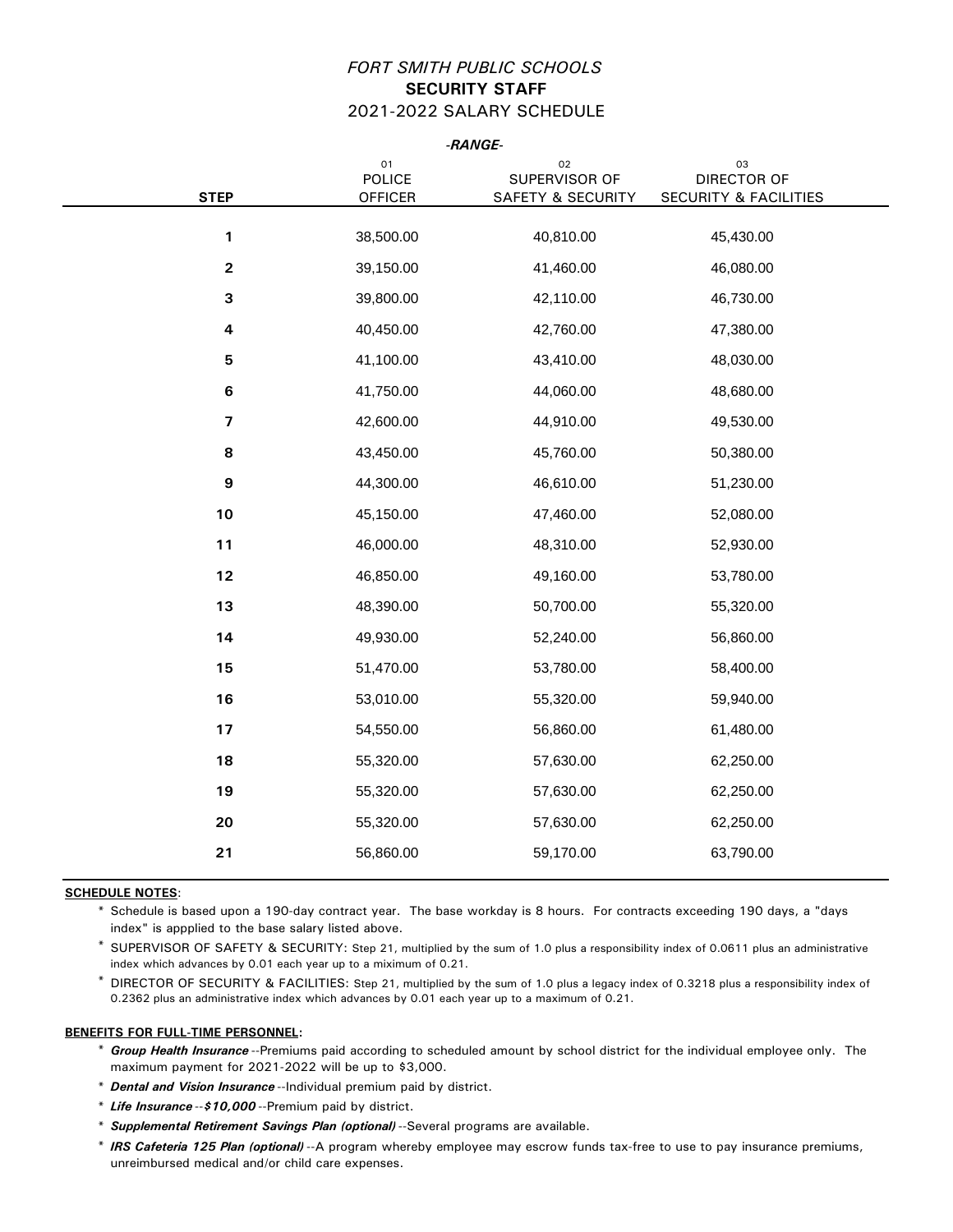

| <b>Base</b>                                                       | Highest teacher salary in academic column for which individual qualifies   |  |  |  |  |
|-------------------------------------------------------------------|----------------------------------------------------------------------------|--|--|--|--|
| <b>Responsibility Factor</b><br>Index for position responsibility |                                                                            |  |  |  |  |
|                                                                   | Credit for administrative experience                                       |  |  |  |  |
| <b>Admin Experience Credit</b>                                    | Individual's credit index may be less than 0.21                            |  |  |  |  |
|                                                                   | Individual's credit index increases by 0.01 each year to a maximum of 0.21 |  |  |  |  |
| <b>Extra Days Factor</b>                                          | Time above teacher time base of 190 days                                   |  |  |  |  |
| Total Maximum Index                                               | Sum of factors whick equals the Total Administrative Assignment Index      |  |  |  |  |
| <b>Salary Formula</b>                                             | Salary = Salary Base x (RF + EDF + AEC)                                    |  |  |  |  |

| <b>Position</b>                            | <b>Base</b> | <b>Responsibility</b> |          | <b>Extra Days Factor</b> | <b>Experience</b>       | <b>Maximum</b>     |
|--------------------------------------------|-------------|-----------------------|----------|--------------------------|-------------------------|--------------------|
|                                            |             | <b>Factor</b>         |          | (# of Days)              |                         | <b>Total Index</b> |
|                                            |             |                       |          |                          | $(.01 \text{ to } .21)$ |                    |
| Deputy Superintendent                      | 1.00        | 0.8640                | 0.263158 | (240 Days)               | 0.21                    | 2.337158           |
| Assistant Superintendent                   | 1.00        | 0.4640                | 0.263158 | $(240 \text{ Days})$     | 0.21                    | 1.937158           |
| <b>Chief Financial Officer</b>             | 1.00        | 0.4640                | 0.263158 | (240 Days)               | 0.21                    | 1.937158           |
| <b>Executive Director</b>                  | 1.00        | 0.2362                | 0.263158 | (240 Days)               | 0.21                    | 1.709358           |
| Director of Child Nutrition                | 1.00        | 0.2362                | 0.263158 | (240 Days)               | 0.21                    | 1.709358           |
| Director of Elementary Education           | 1.00        | 0.2362                | 0.263158 | (240 Days)               | 0.21                    | 1.709358           |
| Director of Secondary Education            | 1.00        | 0.2362                | 0.263158 | (240 Days)               | 0.21                    | 1.709358           |
| Director of Transportation                 | 1.00        | 0.2362                | 0.263158 | (240 Days)               | 0.21                    | 1.709358           |
| Director of Athletics & Activities         | 1.00        | 0.1562                | 0.263158 | (240 Days)               | 0.21                    | 1.629358           |
| Director of Career Education &             |             |                       |          |                          |                         |                    |
| <b>District Innovation</b>                 | 1.00        | 0.1562                | 0.263158 | $(240 \text{ Days})$     | 0.21                    | 1.629358           |
| Director of Student Achievement &          |             |                       |          |                          |                         |                    |
| Accountability                             | 1.00        | 0.1562                | 0.263158 | (240 Days)               | 0.21                    | 1.629358           |
| Director of Technology Operations          | 1.00        | 0.1562                | 0.263158 | (240 Days)               | 0.21                    | 1.629358           |
| Director of Adult Education                | 1.00        | 0.0862                | 0.263158 | (240 Days)               | 0.21                    | 1.559358           |
| Director of Financial Services             | 1.00        | 0.0862                | 0.263158 | (240 Days)               | 0.21                    | 1.559358           |
| Director of Human Resources                | 1.00        | 0.0862                | 0.263158 | (240 Days)               | 0.21                    | 1.559358           |
| Director of Special Education              | 1.00        | 0.0862                | 0.263158 | (240 Days)               | 0.21                    | 1.559358           |
| <b>Assistant Director of Career</b>        |             |                       |          |                          |                         |                    |
| <b>Education &amp; District Innovation</b> | 1.00        | 0.0751                | 0.263158 | (240 Days)               | 0.21                    | 1.548258           |
| Assistant Director of                      |             |                       |          |                          |                         |                    |
| <b>Athletics &amp; Activities</b>          | 1.00        | 0.0751                | 0.263158 | (240 Days)               | 0.21                    | 1.548258           |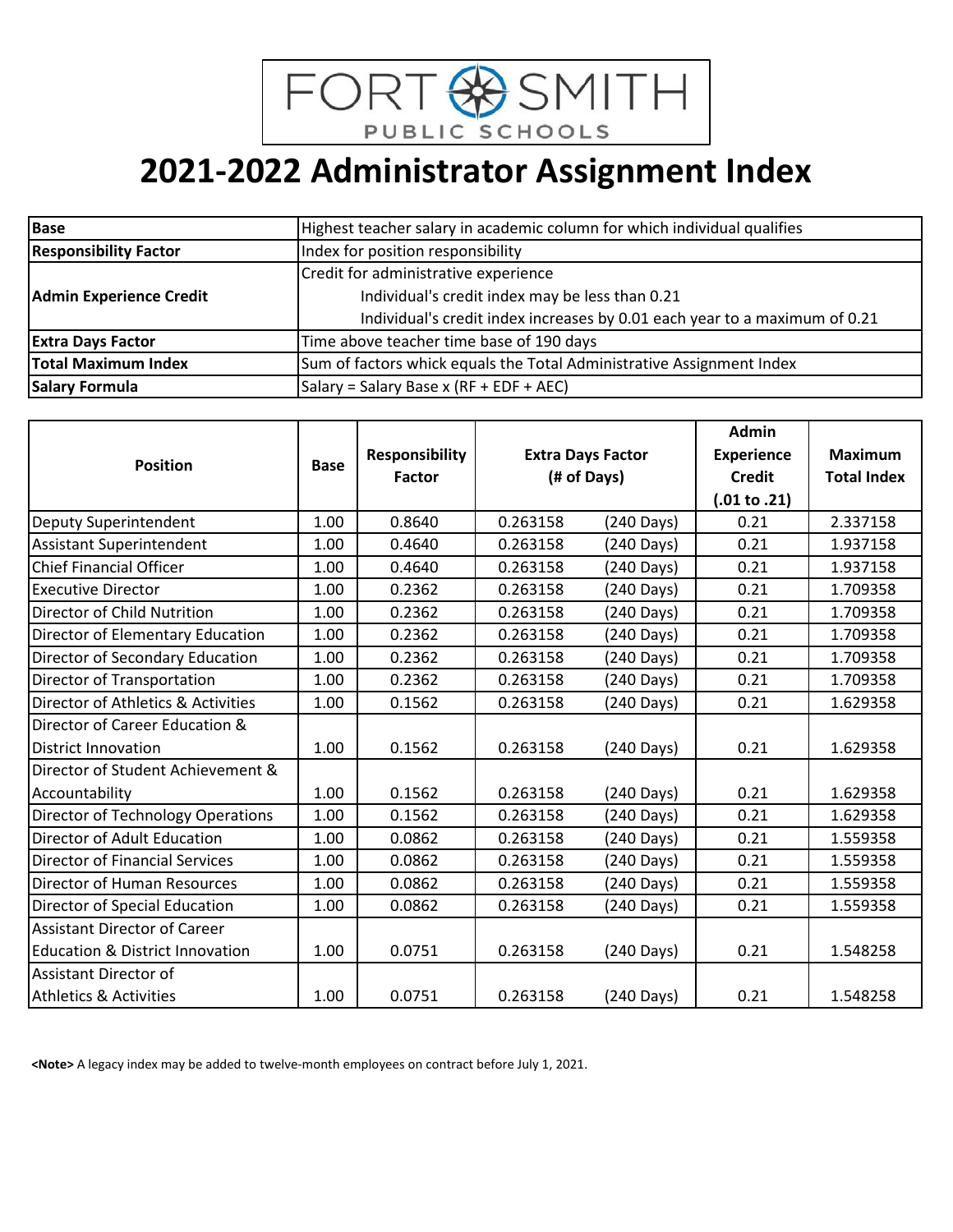

| <b>Base</b>                                                       | Highest teacher salary in academic column for which individual qualifies   |  |  |  |  |
|-------------------------------------------------------------------|----------------------------------------------------------------------------|--|--|--|--|
| <b>Responsibility Factor</b><br>Index for position responsibility |                                                                            |  |  |  |  |
|                                                                   | Credit for administrative experience                                       |  |  |  |  |
| <b>Admin Experience Credit</b>                                    | Individual's credit index may be less than 0.21                            |  |  |  |  |
|                                                                   | Individual's credit index increases by 0.01 each year to a maximum of 0.21 |  |  |  |  |
| <b>Extra Days Factor</b>                                          | Time above teacher time base of 190 days                                   |  |  |  |  |
| <b>Total Maximum Index</b>                                        | Sum of factors whick equals the Total Administrative Assignment Index      |  |  |  |  |
| <b>Salary Formula</b>                                             | Salary = Salary Base x (RF + EDF + LF + AEC)                               |  |  |  |  |

| <b>Position</b>                             | <b>Base</b>       | <b>Responsibility</b><br><b>Factor</b> | <b>Extra Days Factor</b><br>(# of Days) |                      | <b>Admin</b><br><b>Experience</b><br><b>Credit</b> | <b>Maximum</b><br><b>Total Index</b> |
|---------------------------------------------|-------------------|----------------------------------------|-----------------------------------------|----------------------|----------------------------------------------------|--------------------------------------|
| Supervisor of Curriculum & Federal          |                   |                                        |                                         |                      | $(.01 \text{ to } .21)$                            |                                      |
| Programs                                    | 1.00              | 0.0611                                 | 0.263158                                | (240 Days)           | 0.21                                               | 1.534258                             |
| Supervisor of Early Childhood               |                   |                                        |                                         |                      |                                                    |                                      |
| Education, Parent &                         |                   |                                        |                                         |                      |                                                    |                                      |
| <b>Community Services</b>                   | 1.00 <sub>1</sub> | 0.0611                                 | 0.263158                                | (240 Days)           | 0.21                                               | 1.534258                             |
| <b>Supervisor of Instructional Services</b> | 1.00              | 0.0611                                 | 0.263158                                | (240 Days)           | 0.21                                               | 1.534258                             |
| Supervisor of Facilities &                  |                   |                                        |                                         |                      |                                                    |                                      |
| <b>Construction</b>                         | 1.00              | 0.0611                                 | 0.263158                                | (240 Days)           | 0.21                                               | 1.534258                             |
| <b>Supervisor of Special Programs</b>       | 1.00              | 0.0611                                 | 0.263158                                | (240 Days)           | 0.21                                               | 1.534258                             |
| <b>Supervisor of Student Services</b>       | 1.00 <sub>1</sub> | 0.0611                                 | 0.263158                                | $(240 \text{ Days})$ | 0.21                                               | 1.534258                             |
| <b>Support Specialist for Special</b>       |                   |                                        |                                         |                      |                                                    |                                      |
| Education                                   | 1.00              | 0.0974                                 | 0.115789                                | $(212 \text{ Days})$ | 0.21                                               | 1.423189                             |
| <b>Student Services Coordinator</b>         | 1.00              | 0.0200                                 | 0.157895                                | $(223 \text{ Days})$ | 0.21                                               | 1.387895                             |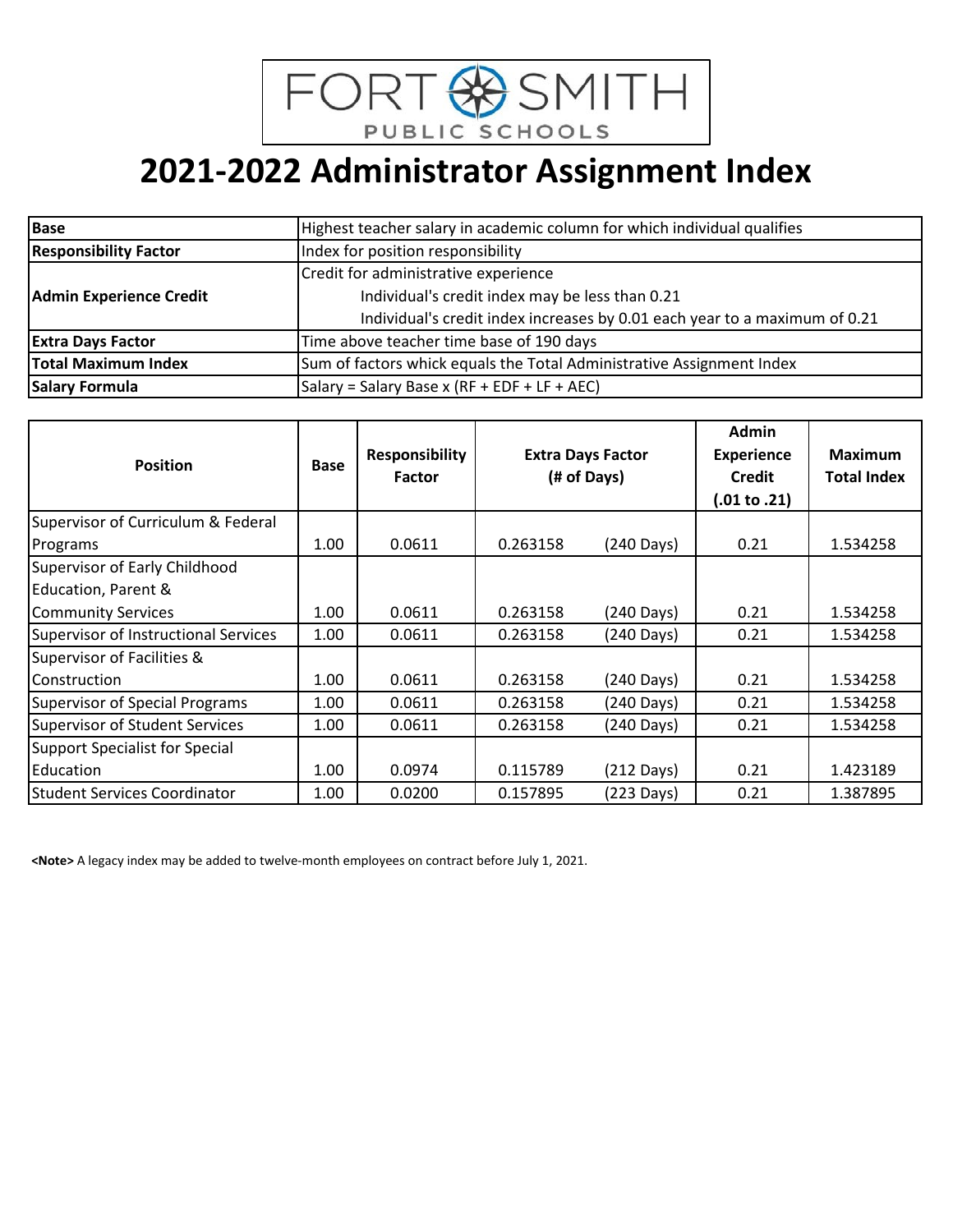

# **2021-2022 Administrator Assignment Index**

| <b>Base</b>                    | Salary step in academic column for which individual qualifies              |  |
|--------------------------------|----------------------------------------------------------------------------|--|
| <b>Responsibility Factor</b>   | Index for position responsibility                                          |  |
|                                | Credit for administrative experience                                       |  |
| <b>Admin Experience Credit</b> | Individual's credit index may be less than 0.21                            |  |
|                                | Individual's credit index increases by 0.01 each year to a maximum of 0.21 |  |
| <b>Extra Days Factor</b>       | Time above teacher time base of 190 days                                   |  |
| <b>Total Maximum Index</b>     | Sum of factors whick equals the Total Administrative Assignment Index      |  |
| <b>Salary Formula</b>          | Salary = Salary Base x (RF + EDF + LF + AEC)                               |  |

| <b>Position</b>                   | <b>Base</b> | <b>Responsibility</b><br><b>Factor</b> |          | <b>Extra Days Factor</b><br>(# of Days) | Admin<br><b>Experience</b><br>Credit<br>(.01 to .21) | Maximum<br><b>Total Index</b> |
|-----------------------------------|-------------|----------------------------------------|----------|-----------------------------------------|------------------------------------------------------|-------------------------------|
| Supervisor of Accounting          | 1.00        | 0.0611                                 | 0.263158 | $(240 \text{ Days})$                    | 0.21                                                 | 1.534258                      |
| Supervisor of Information Systems | 1.00        | 0.0611                                 | 0.263158 | (240 Days)                              | 0.21                                                 | 1.534258                      |
| Supervisor of Purchasing          | 1.00        | 0.0611                                 | 0.263158 | $(240 \text{ Days})$                    | 0.21                                                 | 1.534258                      |
| Child Nutrition Coordinator       | 1.00        | 0.0200                                 | 0.263158 | (240 Days)                              | 0.21                                                 | 1.493158                      |
| Technology Coordinator            | 1.00        | 0.0200                                 | 0.263158 | (240 Days)                              | 0.21                                                 | 1.493158                      |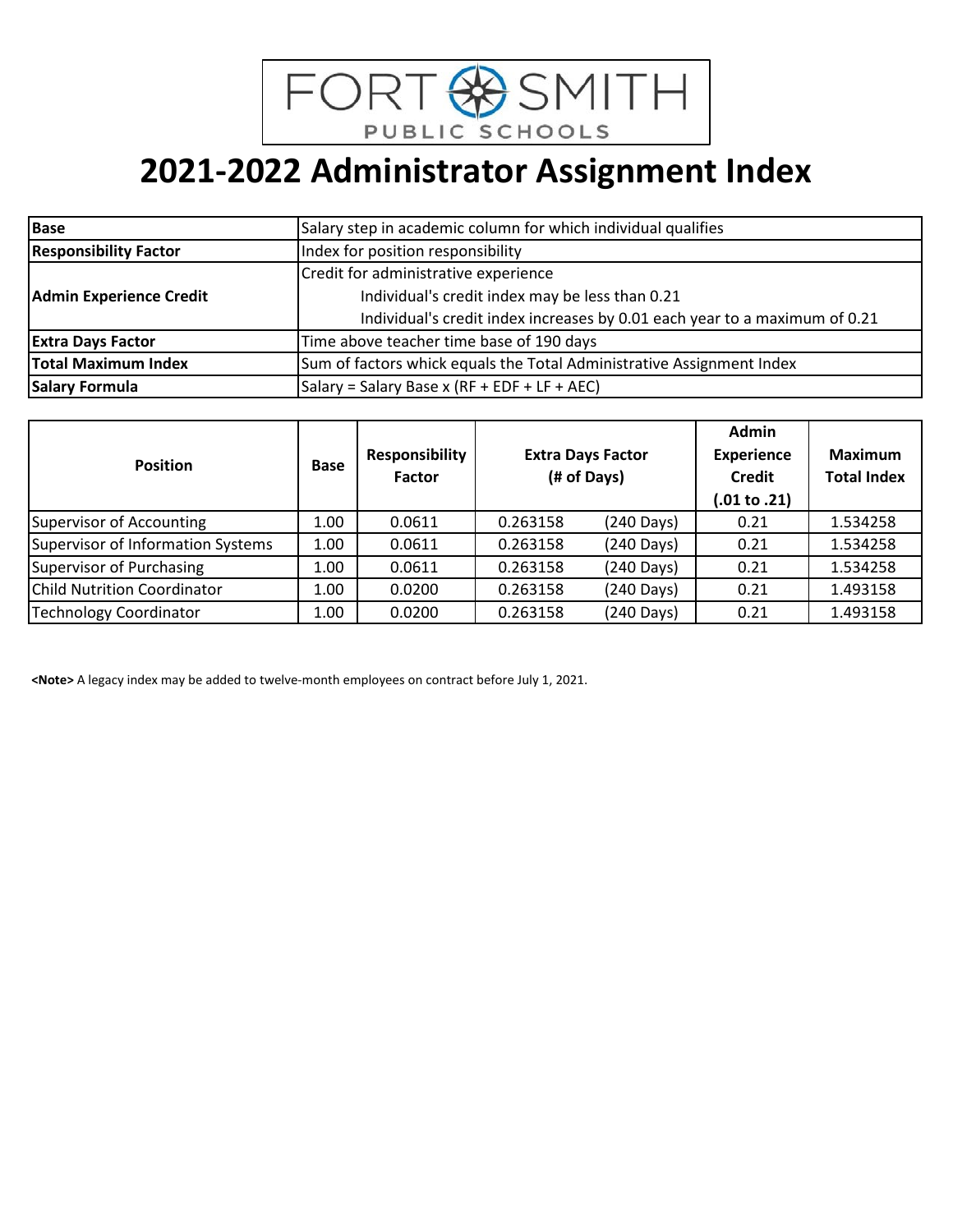

| <b>Base</b>                    | Highest teacher salary in academic column for which individual qualifies   |
|--------------------------------|----------------------------------------------------------------------------|
| <b>Responsibility Factor</b>   | Index for position responsibility                                          |
|                                | Credit for administrative experience                                       |
| <b>Admin Experience Credit</b> | Individual's credit index may be less than 0.21                            |
|                                | Individual's credit index increases by 0.01 each year to a maximum of 0.21 |
| <b>Extra Days Factor</b>       | Time above teacher time base of 190 days                                   |
| <b>Legacy Factor</b>           | Index for twelve-month employees on contract before June 30, 2021          |
| Total Maximum Index            | Sum of factors whick equals the Total Administrative Assignment Index      |
| <b>Salary Formula</b>          | Salary = Salary Base x Maximum Total Index                                 |

| <b>Position</b>                       | <b>Base</b>       | <b>Responsibility</b><br><b>Factor</b> |          | <b>Extra Days Factor</b><br>(# of Days) | <b>Admin</b><br><b>Experience</b><br><b>Credit</b><br>$(.01 \text{ to } .21)$ | <b>Maximum</b><br><b>Total Index</b> |
|---------------------------------------|-------------------|----------------------------------------|----------|-----------------------------------------|-------------------------------------------------------------------------------|--------------------------------------|
| <b>Elementary Assistant Principal</b> | 1.00              | 0.0168                                 | 0.063158 | $(202 \text{ Days})$                    | 0.21                                                                          | 1.289958                             |
| <b>Elementary Principal</b>           | 1.00 <sub>1</sub> | 0.0796                                 | 0.115789 | $(212 \text{ Days})$                    | 0.21                                                                          | 1.405389                             |
| Director of Belle Point Center        | 1.00              | 0.0596                                 | 0.142105 | $(217 \text{ Days})$                    | 0.21                                                                          | 1.411705                             |
| Middle School Assistant Principal     | 1.00              | 0.0596                                 | 0.089474 | $(207 \text{ Days})$                    | 0.21                                                                          | 1.359074                             |
| Middle School Principal               | 1.00              | 0.1464                                 | 0.142105 | $(217 \text{ Days})$                    | 0.21                                                                          | 1.498505                             |
| Senior High Assistant Principal       | 1.00              | 0.1096                                 | 0.089474 | (207 Days)                              | 0.21                                                                          | 1.409074                             |
| Senior High Principal                 | 1.00              | 0.1462                                 | 0.263158 | $(240 \text{ Days})$                    | 0.21                                                                          | 1.619358                             |

**<Note>** See Student Supervision Stipend Schedule for additional compensation.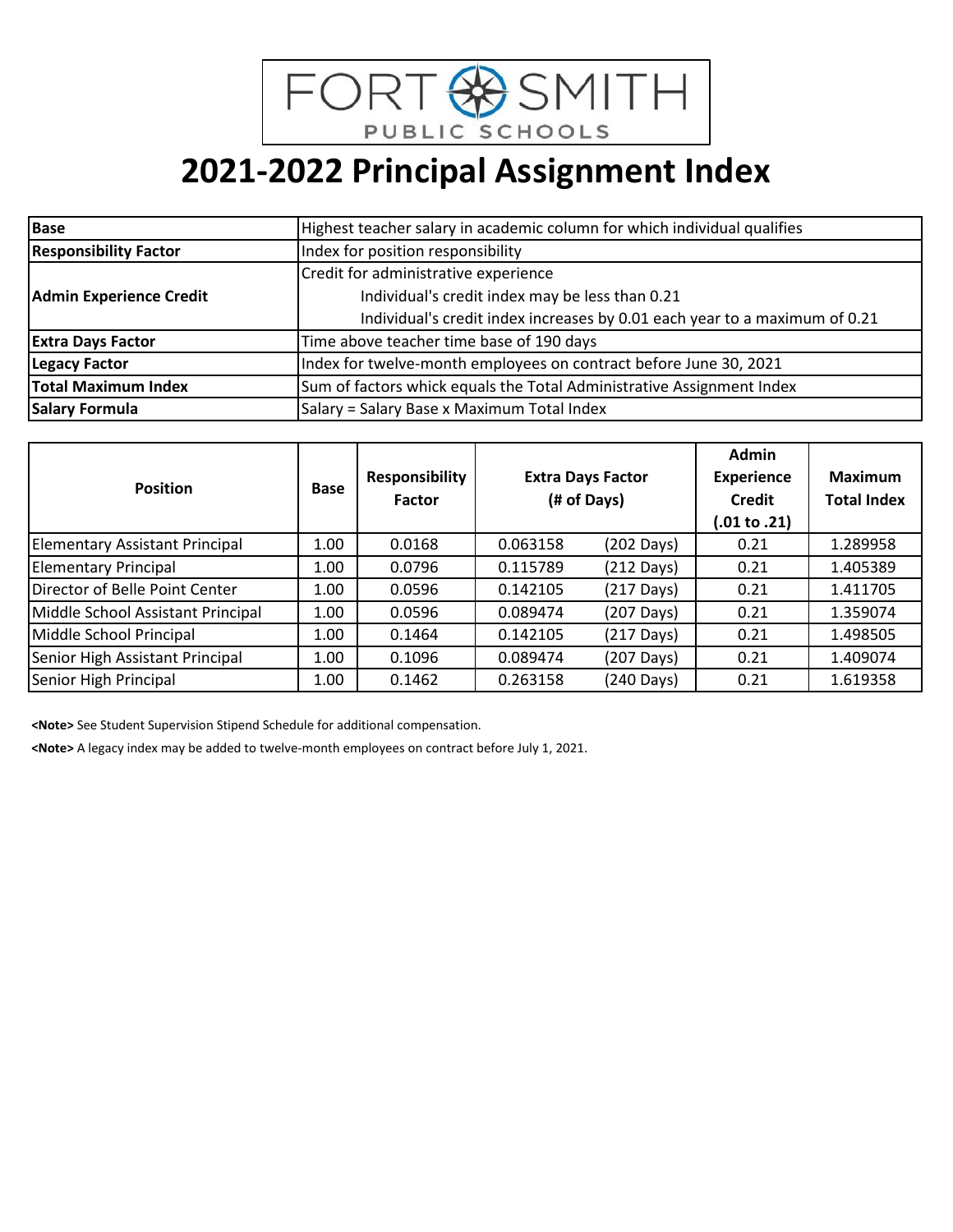

## **Student Supervision Stipend Schedule Elementary Principals 2021-2022**

| <b>Student Population</b> | Principal             | <b>Assistant Principal</b> |
|---------------------------|-----------------------|----------------------------|
| Category                  | <b>Annual Stipend</b> | <b>Annual Stipend</b>      |
| $1 - 200$                 | \$450                 | \$270                      |
| $201 - 250$               | \$525                 | \$338                      |
| $251 - 300$               | \$600                 | \$405                      |
| $301 - 350$               | \$750                 | \$473                      |
| $351 - 400$               | \$900                 | \$540                      |
| $401 - 450$               | \$1,050               | \$608                      |
| $451 - 500$               | \$1,200               | \$675                      |
| $501 - 550$               | \$1,350               | \$743                      |
| $551 - 600$               | \$1,500               | \$810                      |
| $601 - 650$               | \$1,650               | \$878                      |
| $651 - 700$               | \$1,800               | \$945                      |
| 701 - 750                 | \$1,950               | \$1,013                    |

**Principal Annual Stipend** is based upon First Quarter Average Daily Membership (ADM).

**Assistant Principal Annual Stipend** is calculated as 1.35 x the maximum number of students shown in the Student Population Category. Assistant Principals assigned to two schools receive one-half (1/2) of the applicable stipend for each assigned school.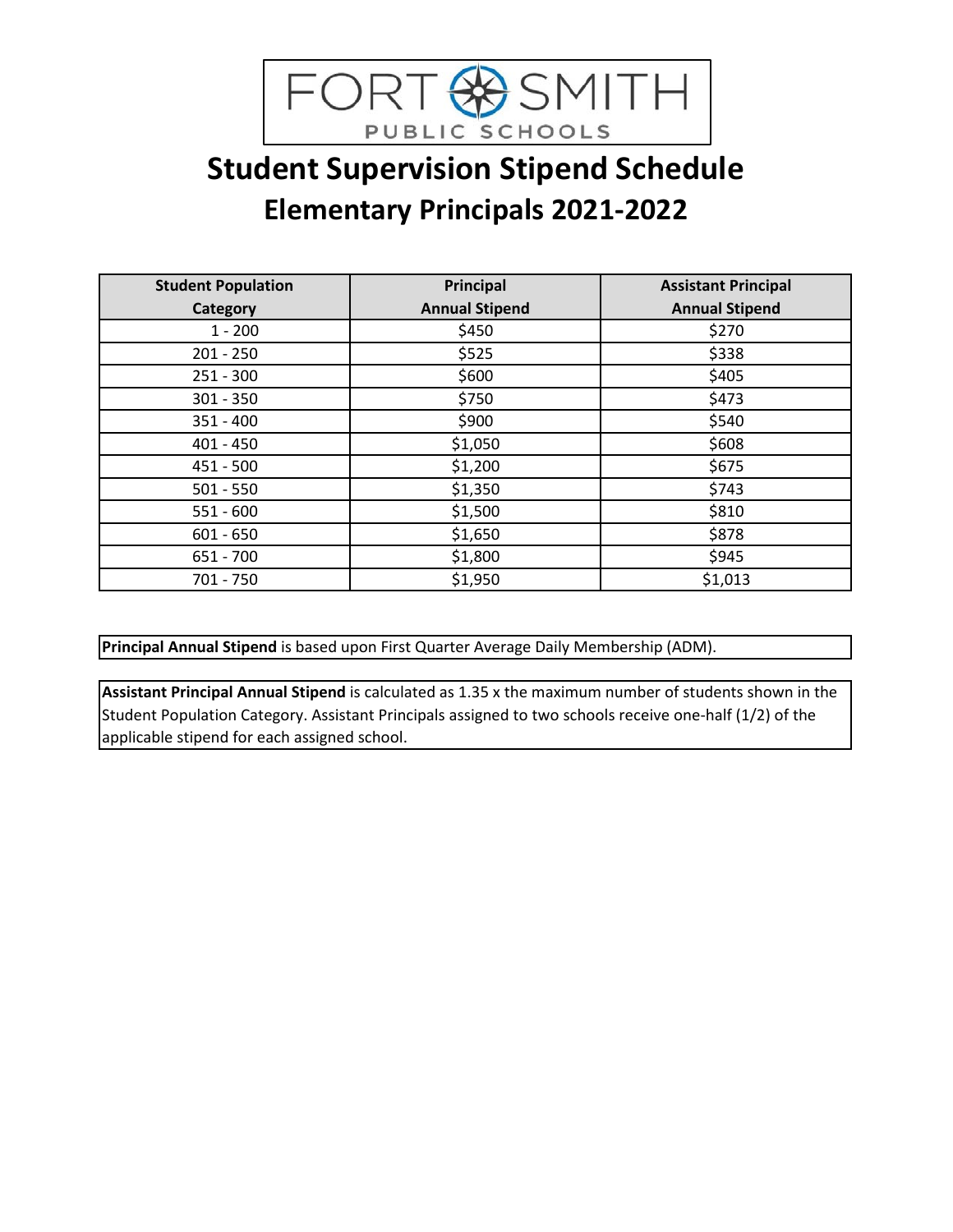

## **Student Supervision Stipend Schedule Secondary Principals 2021-2022**

| <b>Student Population</b> | Principal             | <b>Assistant Principal</b> |
|---------------------------|-----------------------|----------------------------|
| <b>Category</b>           | <b>Annual Stipend</b> | <b>Annual Stipend</b>      |
| $1 - 550$                 | \$700                 | \$525                      |
| $551 - 600$               | \$750                 | \$565                      |
| $601 - 651$               | \$800                 | \$600                      |
| 651 - 700                 | \$850                 | \$640                      |
| 701 - 750                 | \$900                 | \$675                      |
| 751 - 800                 | \$950                 | \$715                      |
| 801 - 850                 | \$1,000               | \$750                      |
| 851 - 900                 | \$1,050               | \$790                      |
| $901 - 950$               | \$1,100               | \$825                      |
| $951 - 1,000$             | \$1,150               | \$865                      |
| $1,001 - 1,950$           | \$2,150               | \$1,615                    |
| $2,000 - 2,050$           | \$2,200               | \$1,650                    |
| $2,051 - 2,100$           | \$2,250               | \$1,690                    |
| $2,101 - 2,150$           | \$2,300               | \$1,725                    |
| $2,151 - 2,200$           | \$2,350               | \$1,765                    |
| $2,201 - 2,250$           | \$2,400               | \$1,800                    |
| $2,251 - 2,300$           | \$2,450               | \$1,840                    |
| $2,301 - 2,350$           | \$2,500               | \$1,875                    |
| $2,351 - 2,400$           | \$2,550               | \$1,915                    |
| $2,401 - 2,450$           | \$2,600               | \$1,950                    |
| $2,451 - 2,500$           | \$2,650               | \$1,990                    |

**Principal Annual Stipend** is based upon First Quarter Average Daily Membership (ADM).

**Assistant Principal Annual Stipend** is calculated as 1.35 x the maximum number of students shown in the Student Population Category. Assistant Principals assigned to two schools receive one-half (1/2) of the applicable stipend for each assigned school.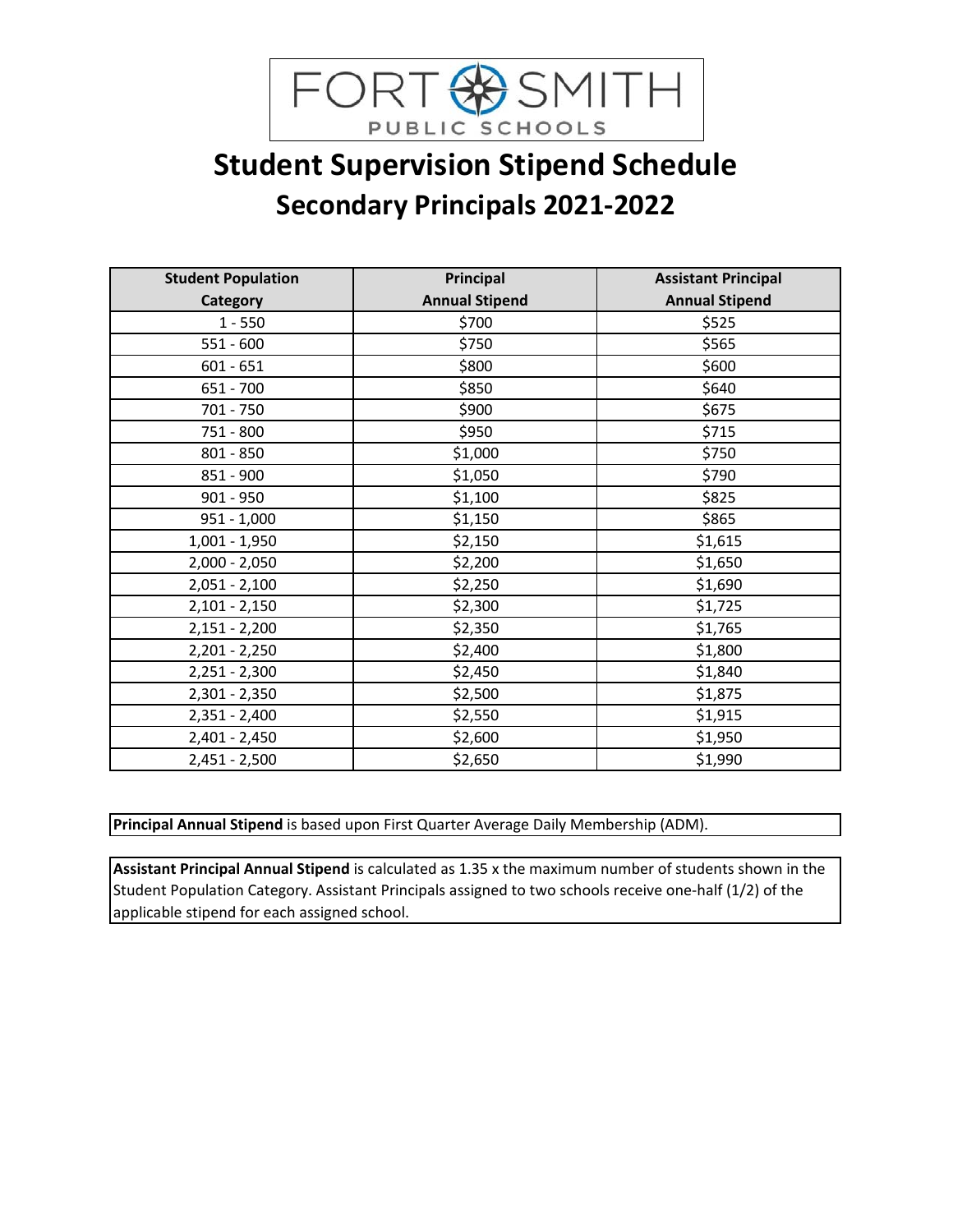

# **2021-2022 Athletic Assignment Index High School (Men/Women)**

| <b>Assignment</b>                        | <b>Work Days</b> | Days Factor or       | Responsib    |
|------------------------------------------|------------------|----------------------|--------------|
|                                          |                  | <b>Fixed Stipend</b> | <b>Index</b> |
| Head Football Coach/Athletic Coordinator | 240              | 0.263158             | 0.2896       |
| <b>Head Basketball Coach</b>             | 210              | 0.105263             | 0.2036       |
| <b>Head Volleyball Coach</b>             | 210              | 0.105263             | 0.2036       |
| <b>Head Swimming Coach</b>               | 190              | 0.000000             | 0.0600       |
| <b>Head Tennis Coach</b>                 | 190              | 0.000000             | 0.0600       |
| <b>Head Golf Coach</b>                   | 190              | 0.000000             | 0.0600       |
| <b>Head Cross Country Coach</b>          | 190              | 0.000000             | 0.0600       |
| <b>Head Wrestling Coach</b>              | 190              | 0.000000             | 0.0600       |
| <b>Head Bowling Coach</b>                | 190              | 0.000000             | 0.0600       |
| <b>Head Track Coach</b>                  | 190              | 0.000000             | 0.0600       |
| <b>Head Soccer Coach</b>                 | 190              | 0.000000             | 0.0600       |
| <b>Head Baseball Coach</b>               | 190              | 0.000000             | 0.0600       |
| <b>Head Softball Coach</b>               | 190              | 0.000000             | 0.0600       |
| <b>Head Strength Training Coach</b>      | 190              | 0.000000             | 0.0400       |
| <b>Head Cheerleading Coach</b>           | 190              | Fixed \$1,320        | 0.0700       |
| Head Dance/Drill Team Coach              | 190              | Fixed \$1,320        | 0.0700       |
| <b>Assistant Football Coach</b>          | 210              | 0.105263             | 0.1636       |
| <b>Assistant Basketball Coach</b>        | 190              | 0.000000             | 0.1636       |
| Second Assistant Basketball Coach        | 190              | 0.000000             | 0.0400       |
| Assistant Volleyball Coach               | 210              | 0.105263             | 0.1636       |
| <b>Assistant Track Coach</b>             | 190              | 0.000000             | 0.0400       |
| <b>Assistant Soccer Coach</b>            | 190              | 0.000000             | 0.0400       |
| <b>Assistant Baseball Coach</b>          | 190              | 0.000000             | 0.0400       |
| <b>Assistant Softball Coach</b>          | 190              | 0.000000             | 0.0400       |
| <b>Assistant Wrestling Coach</b>         | 190              | 0.000000             | 0.0400       |

| <b>Work Days</b> |
|------------------|
| 240              |
| 210              |
| 210              |
| 190              |
| 190              |
| 190              |
| 190              |
| 190              |
| 190              |
| 190              |
| 190              |
| 190              |
| 190              |
| 190              |
| 190              |
| 190              |
| 210              |
| 190              |
| 190              |
| 210              |
| 190              |
| 190              |
| 190              |
| 190              |
| 190              |

| Days Factor or       |
|----------------------|
| <b>Fixed Stipend</b> |
| 0.263158             |
| 0.105263             |
| 0.105263             |
| 0.000000             |
| 0.000000             |
| 0.000000             |
| 0.000000             |
| 0.000000             |
| 0.000000             |
| 0.000000             |
| 0.000000             |
| 0.000000             |
| 0.000000             |
| 0.000000             |
| Fixed \$1,320        |
| Fixed \$1,320        |
| 0.105263             |
| 0.000000             |
| 0.000000             |
| 0.105263             |
| 0.000000             |
| 0.000000             |
| 0.000000             |
| 0.000000             |
| 0.000000             |
|                      |

| <b>Responsibility</b> |
|-----------------------|
| Index                 |
| 0.2896                |
| 0.2036                |
| 0.2036                |
| 0.0600                |
| 0.0600                |
| 0.0600                |
| 0.0600                |
| 0.0600                |
| 0.0600                |
| 0.0600                |
| 0.0600                |
| 0.0600                |
| 0.0600                |
| 0.0400                |
| 0.0700                |
| 0.0700                |
| 0.1636                |
| 0.1636                |
| 0.0400                |
| 0.1636                |
| 0.0400                |
| 0.0400                |
| 0.0400                |
| 0.0400                |
| 0.0400                |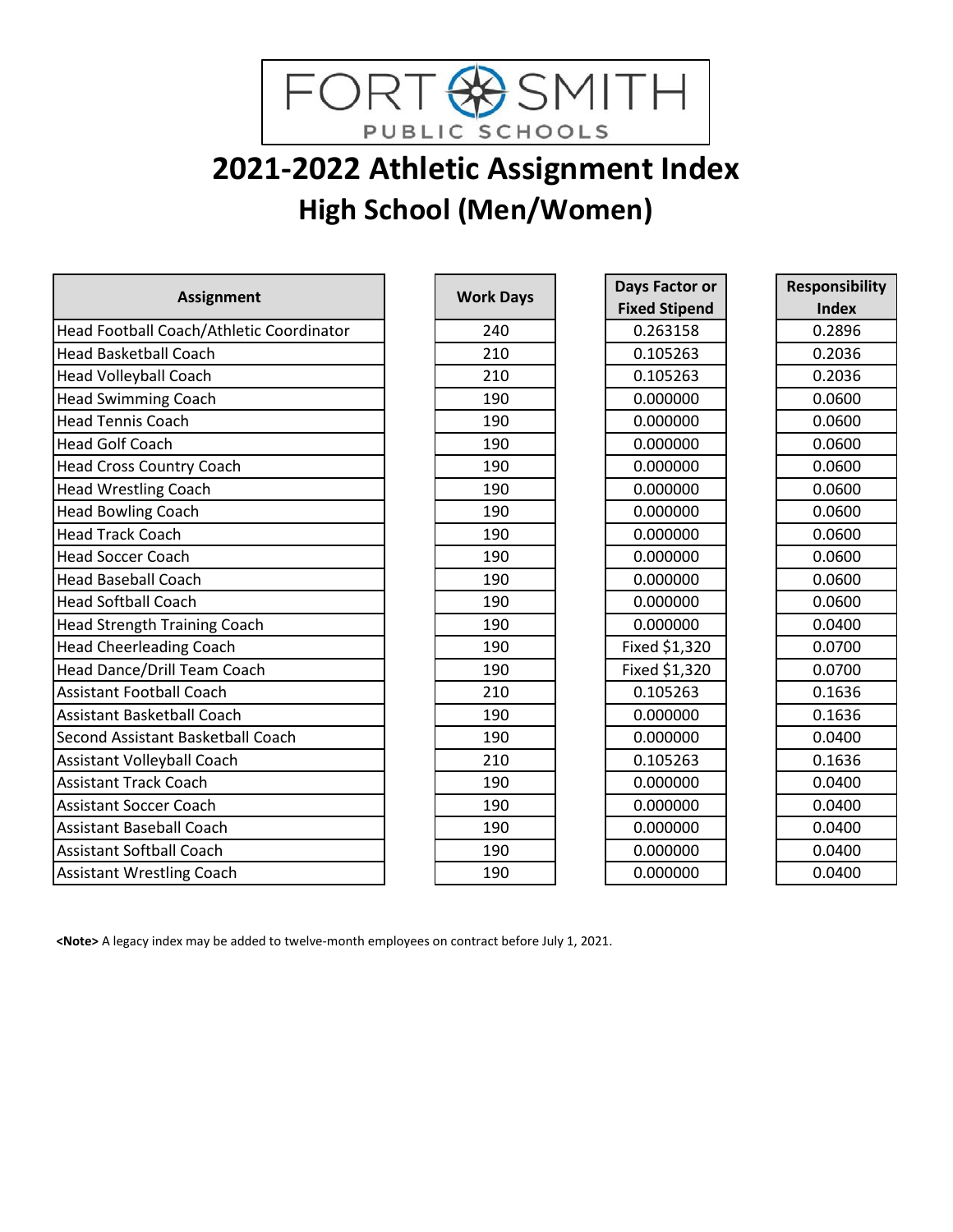

# **2021-2022 Athletic Assignment Index High School (Men/Women)**

|                                       |                  | Days Factor or       | <b>Responsib</b> |
|---------------------------------------|------------------|----------------------|------------------|
| <b>Assignment</b>                     | <b>Work Days</b> | <b>Fixed Stipend</b> | <b>Index</b>     |
| 9th Grade Football Coach              | 210              | 0.105263             | 0.0700           |
| 9th Grade Basketball Coach            | 190              | 0.000000             | 0.0700           |
| 9th Grade Volleyball Coach            | 210              | 0.105263             | 0.0700           |
| 9th Grade Track Coach                 | 190              | 0.000000             | 0.0500           |
| 9th Grade Cross Country Coach         | 190              | 0.000000             | 0.0400           |
| 9th Grade Assistant Football Coach    | 210              | 0.105263             | 0.0536           |
| 9th Grade Assistant Volleyball Coach  | 210              | 0.105263             | 0.0536           |
| 9th Grade Assistant Basketball Coach  | 190              | 0.000000             | 0.0536           |
| 9th Grade Assistant Track Coach       | 190              | 0.000000             | 0.0400           |
| 9th Grade Head Cheerleading Coach     | 190              | Fixed \$1,008        | 0.0600           |
| 9th Grade Head Dance/Drill Team Coach | 190              | Fixed \$1,008        | 0.0600           |

| <b>Work Days</b> |
|------------------|
| 210              |
| 190              |
| 210              |
| 190              |
| 190              |
| 210              |
| 210              |
| 190              |
| 190              |
| 190              |
| 190              |

| Days Factor or       |
|----------------------|
| <b>Fixed Stipend</b> |
| 0.105263             |
| 0.000000             |
| 0.105263             |
| 0.000000             |
| 0.000000             |
| 0.105263             |
| 0.105263             |
| 0.000000             |
| 0.000000             |
| Fixed \$1,008        |
| Fixed \$1,008        |

| Responsibility |
|----------------|
| Index          |
| 0.0700         |
| 0.0700         |
| 0.0700         |
| 0.0500         |
| 0.0400         |
| 0.0536         |
| 0.0536         |
| 0.0536         |
| 0.0400         |
| 0.0600         |
| 0.0600         |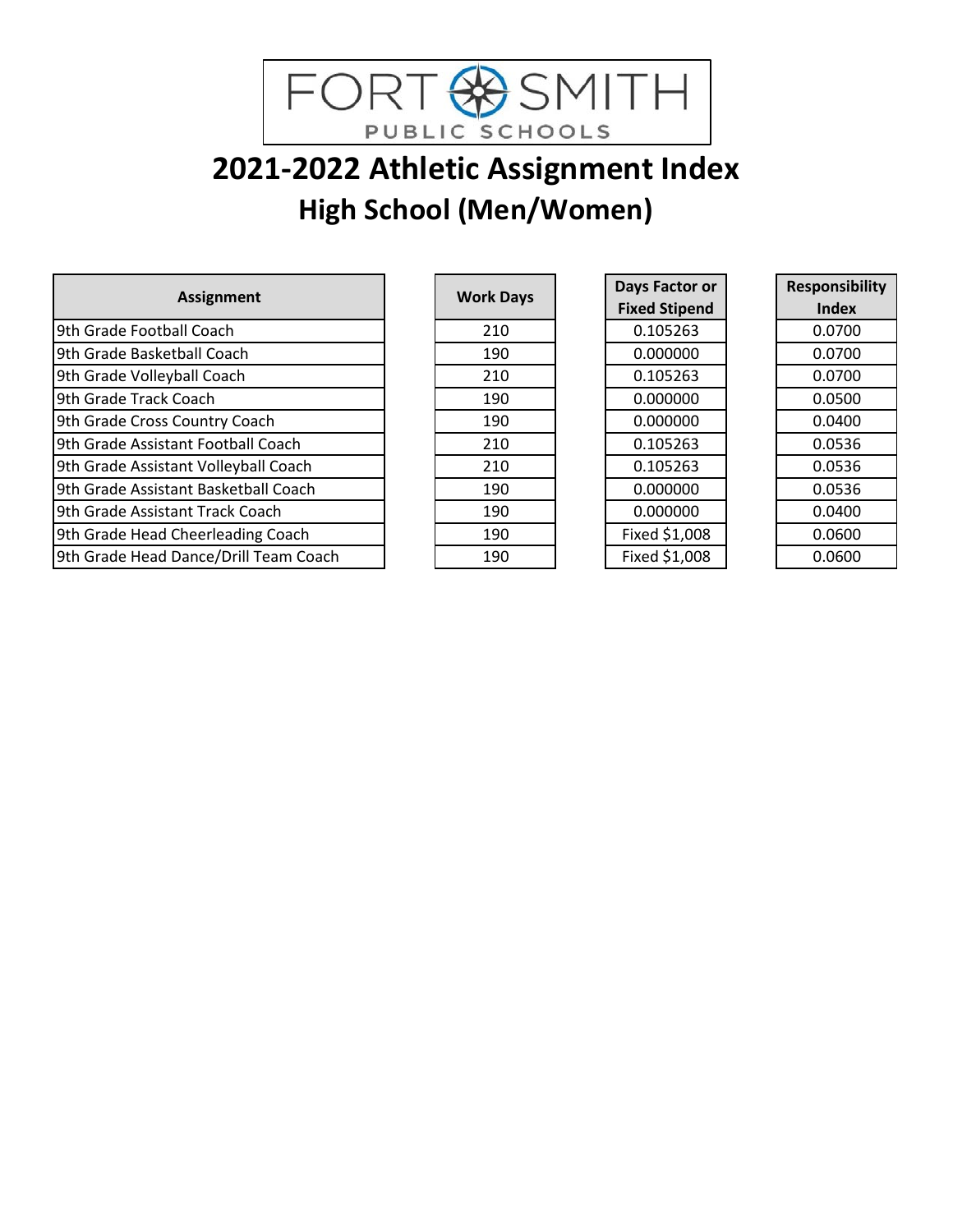

# **2021-2022 Athletic Assignment Index Middle School School (Men/Women)**

|                                        |                  | Days Factor or       | Responsib    |
|----------------------------------------|------------------|----------------------|--------------|
| <b>Assignment</b>                      | <b>Work Days</b> | <b>Fixed Stipend</b> | <b>Index</b> |
| 8th Grade Football Coach               | 210              | 0.105263             | 0.0536       |
| 8th Grade Volleyball Coach             | 210              | 0.105263             | 0.0536       |
| 8th Grade Basketball Coach             | 190              | 0.000000             | 0.0536       |
| 8th Grade Track Coach                  | 190              | 0.000000             | 0.0400       |
| Middle School Cross Country Coach      | 190              | 0.000000             | 0.0400       |
| Middle School Cheerleading Coach       | 190              | Fixed \$1,008        | 0.0600       |
| Middle School Dance/Drill Team Coach   | 190              | Fixed \$1,008        | 0.0600       |
| 7th Grade Football Coach               | 210              | 0.105263             | 0.0212       |
| 7th Grade Volleyball Coach             | 210              | 0.105263             | 0.0212       |
| 7th Grade Basketball Coach             | 190              | 0.000000             | 0.0212       |
| 7th Grade Track Coach                  | 190              | 0.000000             | 0.0212       |
| 7th/8th Grade Assistant Football Coach | 210              | 0.105263             | 0.0200       |

| <b>Work Days</b> |
|------------------|
| 210              |
| 210              |
| 190              |
| 190              |
| 190              |
| 190              |
| 190              |
| 210              |
| 210              |
| 190              |
| 190              |
| 210              |

| Days Factor or       |
|----------------------|
| <b>Fixed Stipend</b> |
| 0.105263             |
| 0.105263             |
| 0.000000             |
| 0.000000             |
| 0.000000             |
| Fixed \$1,008        |
| Fixed \$1,008        |
| 0.105263             |
| 0.105263             |
| 0.000000             |
| 0.000000             |
| 0.105263             |

| <b>Responsibility</b> |
|-----------------------|
| Index                 |
| 0.0536                |
| 0.0536                |
| 0.0536                |
| 0.0400                |
| 0.0400                |
| 0.0600                |
| 0.0600                |
| 0.0212                |
| 0.0212                |
| 0.0212                |
| 0.0212                |
| 0.0200                |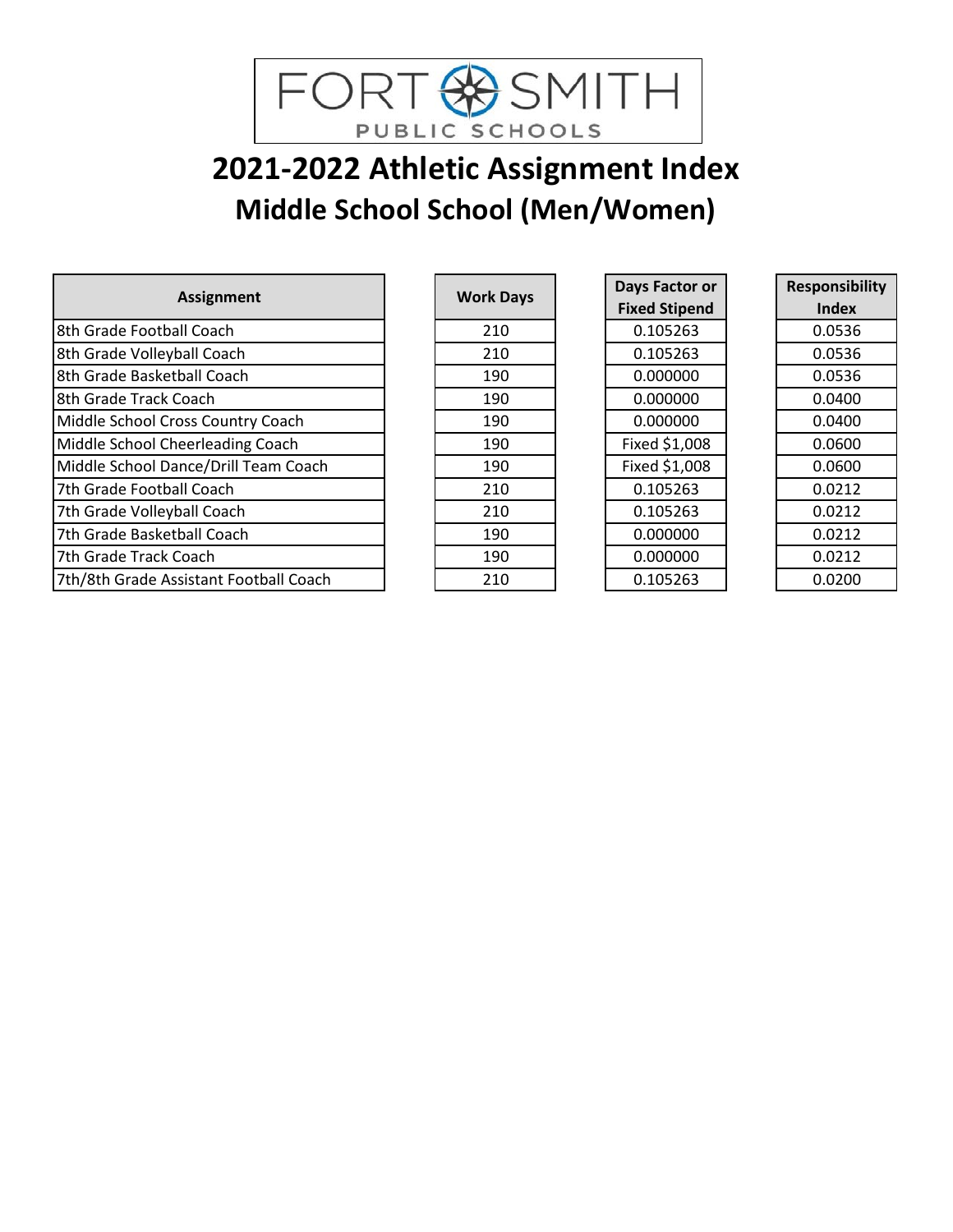FORT SSMITH **2021-2022 Special Assignment Index**

| <b>Assignment</b>                              | <b>Work Days</b> | <b>Days Factor</b> | <b>Responsibility</b> |
|------------------------------------------------|------------------|--------------------|-----------------------|
|                                                |                  |                    | <b>Index</b>          |
| Parent Involvement Facilitator                 | 190              | 0.000000           | 0.0200                |
| Department Chair                               | 190              | 0.000000           | 0.0400                |
| High School Debate & Forensics Sponsor         | 190              | 0.000000           | 0.0400                |
| High School Drama Instructor                   | 190              | 0.000000           | 0.0400                |
| High School Quiz Bowl Sponsor                  | 190              | 0.000000           | 0.0400                |
| <b>Secondary GATE Sponsor</b>                  | 190              | 0.000000           | 0.0400                |
| <b>High School Journalist</b>                  | 190              | 0.000000           | 0.0500                |
| High School Student Council Sponsor            | 190              | 0.000000           | 0.0500                |
| Social Worker (190 Day)                        | 190              | 0.000000           | 0.0636                |
| Middle School Assistant Choral Director        | 200              | 0.052632           | 0.0248                |
| Middle School Choral Director                  | 200              | 0.052632           | 0.0468                |
| Legacy Child Nutrition Warehouse I             | 200              | 0.052632           | 0.0650                |
| <b>High School Choral Director</b>             | 200              | 0.052632           | 0.0768                |
| Legacy Child Nutrition Warehouse II            | 200              | 0.052632           | 0.0800                |
| Early Childhood Education Coordinator          | 210              | 0.105263           | 0.0400                |
| Parent Coordinator                             | 210              | 0.105263           | 0.0400                |
| Social Worker (210 Day)                        | 210              | 0.105263           | 0.0636                |
| Middle School Assistant Band Director          | 210              | 0.105263           | 0.0936                |
| High School Assistant Band Director            | 210              | 0.105263           | 0.1236                |
| Middle School Band Director                    | 210              | 0.105263           | 0.1236                |
| Orchestra Director                             | 210              | 0.105263           | 0.1236                |
| <b>High School Band Director</b>               | 210              | 0.105263           | 0.1536                |
| <b>Transportation Assistant Director</b>       | 212              | 0.115789           | 0.0862                |
| <b>Special Education Coordinator</b>           | 215              | 0.131579           | 0.0950                |
| EL / Migrant Coordinator                       | 217              | 0.142105           | 0.0400                |
| Math / Literacy / Science Coordinator          | 217              | 0.142105           | 0.0400                |
| <b>Technology Integration Specialist</b>       | 220              | 0.157895           | 0.0400                |
| Lead Special Education Coordinator             | 222              | 0.168421           | 0.1230                |
| Lead Foreman                                   | 240              | 0.000000           | 0.0400                |
| School Based Health Center Coordinator         | 240              | 0.263158           | 0.0400                |
| <b>Information Systems Analyst</b>             | 240              | 0.000000           | 0.1000                |
| Legacy Child Nutrition Foreman                 | 240              | 0.333333           | 0.1250                |
| Coordinator of Public Information              | 240              | 0.000000           | 0.1400                |
| <b>Special Education Financial Coordinator</b> | 240              | 0.000000           | 0.1400                |
| <b>Federal Funds Accountant</b>                | 240              | 0.000000           | 0.2500                |

| <b>Work Days</b> |
|------------------|
| 190              |
| 190              |
| 190              |
| 190              |
| 190              |
| 190              |
| 190              |
| 190              |
| 190              |
| 200              |
| 200              |
| 200              |
| 200              |
| 200              |
| 210              |
| 210              |
| 210              |
| 210              |
| _<br>210         |
| 210              |
| 210              |
| 210              |
| 212              |
| 215              |
| 217              |
| 217              |
| 220              |
| 222              |
| 240              |
| 240              |
| 240              |
| 240              |
| 240              |
| 240              |
| 240              |

| <b>Days Factor</b> |
|--------------------|
| 0.000000           |
| 0.000000           |
| 0.000000           |
| 0.000000           |
| 0.000000           |
| 0.000000           |
| 0.000000           |
| 0.000000           |
| 0.000000           |
| 0.052632           |
| 0.052632           |
| 0.052632           |
| 0.052632           |
| 0.052632           |
| 0.105263           |
| 0.105263           |
| 0.105263           |
| 0.105263           |
| 0.105263           |
| 0.105263           |
| 0.105263           |
| 0.105263           |
| 0.115789           |
| 0.131579           |
| 0.142105           |
| 0.142105           |
| 0.157895           |
| 0.168421           |
| 0.000000           |
| 0.263158           |
| 0.000000           |
| 0.333333           |
| 0.000000           |
| 0.000000           |
| 0.000000           |

| Responsibility |
|----------------|
| Index          |
| 0.0200         |
| 0.0400         |
| 0.0400         |
| 0.0400         |
| 0.0400         |
| 0.0400         |
| 0.0500         |
| 0.0500         |
| 0.0636         |
| 0.0248         |
| 0.0468         |
| 0.0650         |
| 0.0768         |
| 0.0800         |
| 0.0400         |
| 0.0400         |
| 0.0636         |
| 0.0936         |
| 0.1236         |
| 0.1236         |
| 0.1236         |
| 0.1536         |
| 0.0862         |
| 0.0950         |
| 0.0400         |
| 0.0400         |
| 0.0400         |
| 0.1230         |
| 0.0400         |
| 0.0400         |
| 0.1000         |
| 0.1250         |
| 0.1400         |
| 0.1400         |
| 0.2500         |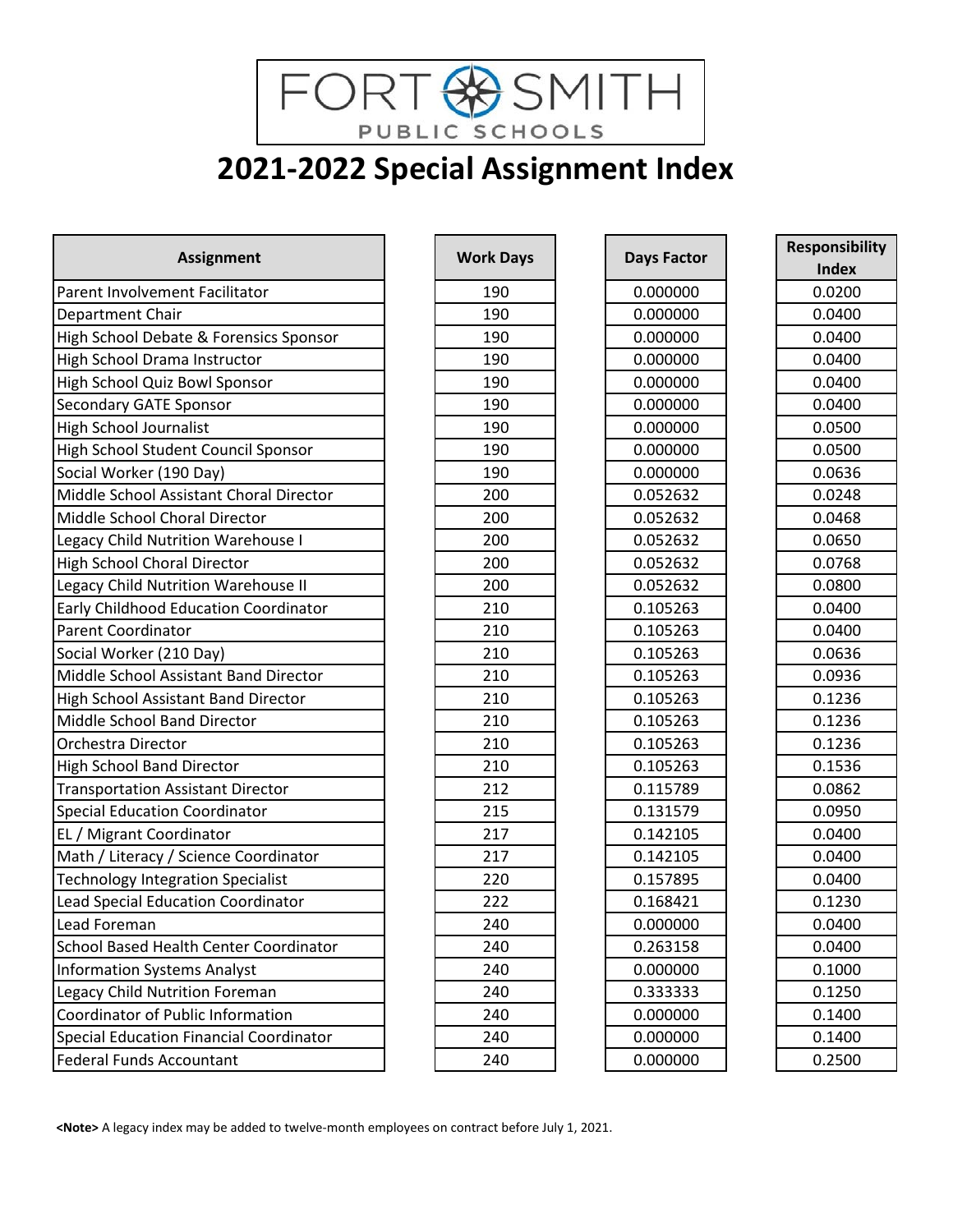

# **2021-2022 Office Personnel Index Office Administrative Assistant (OAA)**

| <b>Assignment</b>                                | <b>Work Days</b> | <b>Days Factor</b> | <b>Responsibility</b> |
|--------------------------------------------------|------------------|--------------------|-----------------------|
|                                                  |                  |                    | <b>Index</b>          |
| <b>Executive OAA to Superintendent</b>           | 240              | 0.263158           | 0.35                  |
| <b>Executive OAA to Deputy Superintendent</b>    | 240              | 0.263158           | 0.23                  |
| Human Resources Coordinator                      | 240              | 0.263158           | 0.23                  |
| Payroll Coordinator                              | 240              | 0.263158           | 0.23                  |
| Accounts Payable Coordinator                     | 240              | 0.263158           | 0.23                  |
| <b>Executive OAA to Assistant Superintendent</b> | 240              | 0.263158           | 0.18                  |
| <b>Executive OAA to Chief Financial Officer</b>  | 240              | 0.263158           | 0.18                  |
| <b>Payroll Specialist</b>                        | 240              | 0.263158           | 0.16                  |
| OAA Level III - Human Resouces                   | 240              | 0.263158           | 0.10                  |
| <b>Child Nutrition Bookkeeper</b>                | 240              | 0.263158           | 0.10                  |
| <b>Information Systems Specialist</b>            | 240              | 0.263158           | 0.10                  |
| <b>Technology Services Specialist</b>            | 240              | 0.263158           | 0.08                  |
| <b>Executive OAA to Executive Director</b>       | 240              | 0.263158           | 0.05                  |
| OAA to Director                                  | 240              | 0.263158           | 0.05                  |
| OAA to Supervisor                                | 240              | 0.263158           | 0.05                  |
| <b>Adult Education Bookkeeper</b>                | 240              | 0.263158           | 0.05                  |
| OAA Level II - Human Resouces                    | 240              | 0.263158           | 0.05                  |
| OAA Level I - Human Resouces                     | 240              | 0.263158           | 0.03                  |

| <b>Work Days</b> |
|------------------|
| 240              |
| 240              |
| 240              |
| 240              |
| 240              |
| 240              |
| 240              |
| 240              |
| 240              |
| 240              |
| 240              |
| 240              |
| 240              |
| 240              |
| 240              |
| 240              |
| 240              |
| 240              |

| Days Factor |
|-------------|
| 0.263158    |
| 0.263158    |
| 0.263158    |
| 0.263158    |
| 0.263158    |
| 0.263158    |
| 0.263158    |
| 0.263158    |
| 0.263158    |
| 0.263158    |
| 0.263158    |
| 0.263158    |
| 0.263158    |
| 0.263158    |
| 0.263158    |
| 0.263158    |
| 0.263158    |
| 0.263158    |
|             |

| <b>Responsibility</b> |
|-----------------------|
| Index                 |
| 0.35                  |
| 0.23                  |
| 0.23                  |
| 0.23                  |
| 0.23                  |
| 0.18                  |
| 0.18                  |
| 0.16                  |
| 0.10                  |
| 0.10                  |
| 0.10                  |
| 0.08                  |
| 0.05                  |
| 0.05                  |
| 0.05                  |
| 0.05                  |
| 0.05                  |
| 0.03                  |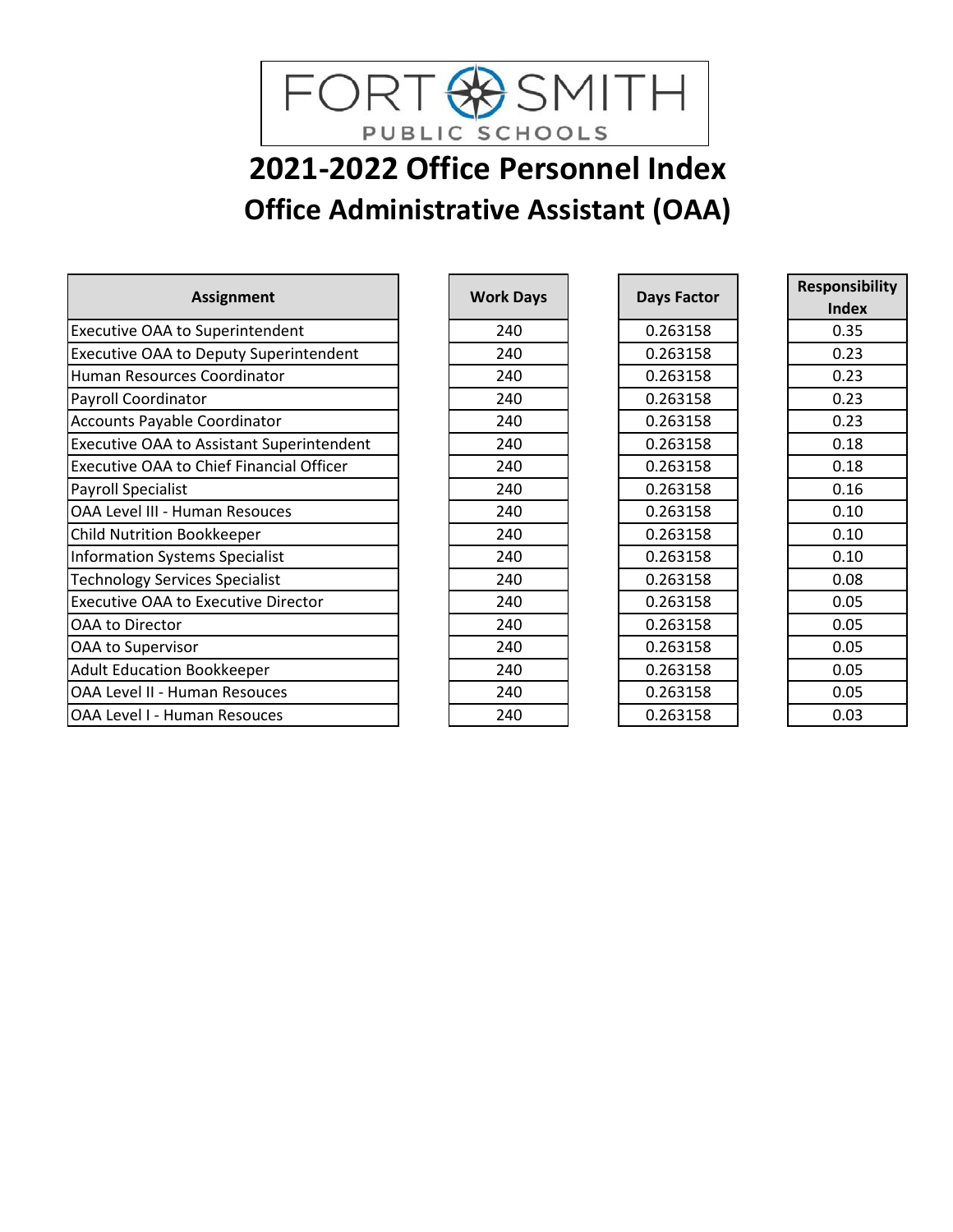

## **2021-2022 Substitute Pay Rates**

| <b>Substitute Category</b>                         | <b>Daily Work Hours</b> | Daily Rate of Pay |        |
|----------------------------------------------------|-------------------------|-------------------|--------|
| Teacher                                            | 7.0 hours               | \$95.00           | $\ast$ |
| Teacher with current<br>Arkansas Teaching License  | 7.0 hours               | \$100.00          |        |
| <b>Office Administrative Assistant</b>             | 8.0 hours               | \$90.00           | $\ast$ |
| Paraprofessional                                   | 7.0 hours               | \$80.00           | $\ast$ |
| Media Administrative Assistant                     | 7.0 hours               | \$80.00           | $\ast$ |
| <b>Child Nutrition Staff</b>                       | 6.0 hours               | \$43.55           | *      |
| <b>Child Nutrition Staff</b><br>(District Trained) | 6.0 hours               | \$66.00           |        |
| Facilities Crew / Custodian                        | 8.0 hours               | \$53.60           | *      |
| Facilities Crew / Custodian<br>(District Trained)  | 8.0 hours               | \$88.00           |        |
| Transportation<br>Driver - Regular Route           | 3.0 hours               | \$70.00           |        |
| Transportation<br>Aide - Regular Route             | 3.0 hours               | \$55.00           |        |

**\*** - Rate applies to Fort Smith School District personnel policies.

## **2021-2022 Long-Term\*\* Substitute Pay Rates**

**TEACHER** Education degree, current Arkansas certification in the area of the long-term assignment:

| Current base teacher salary                | 190-day contract | $$200.00$ per day |
|--------------------------------------------|------------------|-------------------|
| No degree, special circumstance assignment |                  | $$100.00$ per day |

\*\*Long-term is defined as thirty (30) consecutive student school days or more in the same teaching assignment.

**Paraprofessionals and Office Administrative Assistant Personnel**

Special circumstance assignment  $$100.00$  per day

\*\*Long-term is defined as thirty (30) consecutive student school days or more as a paraprofessional or office administrative assistant in the same assignment.